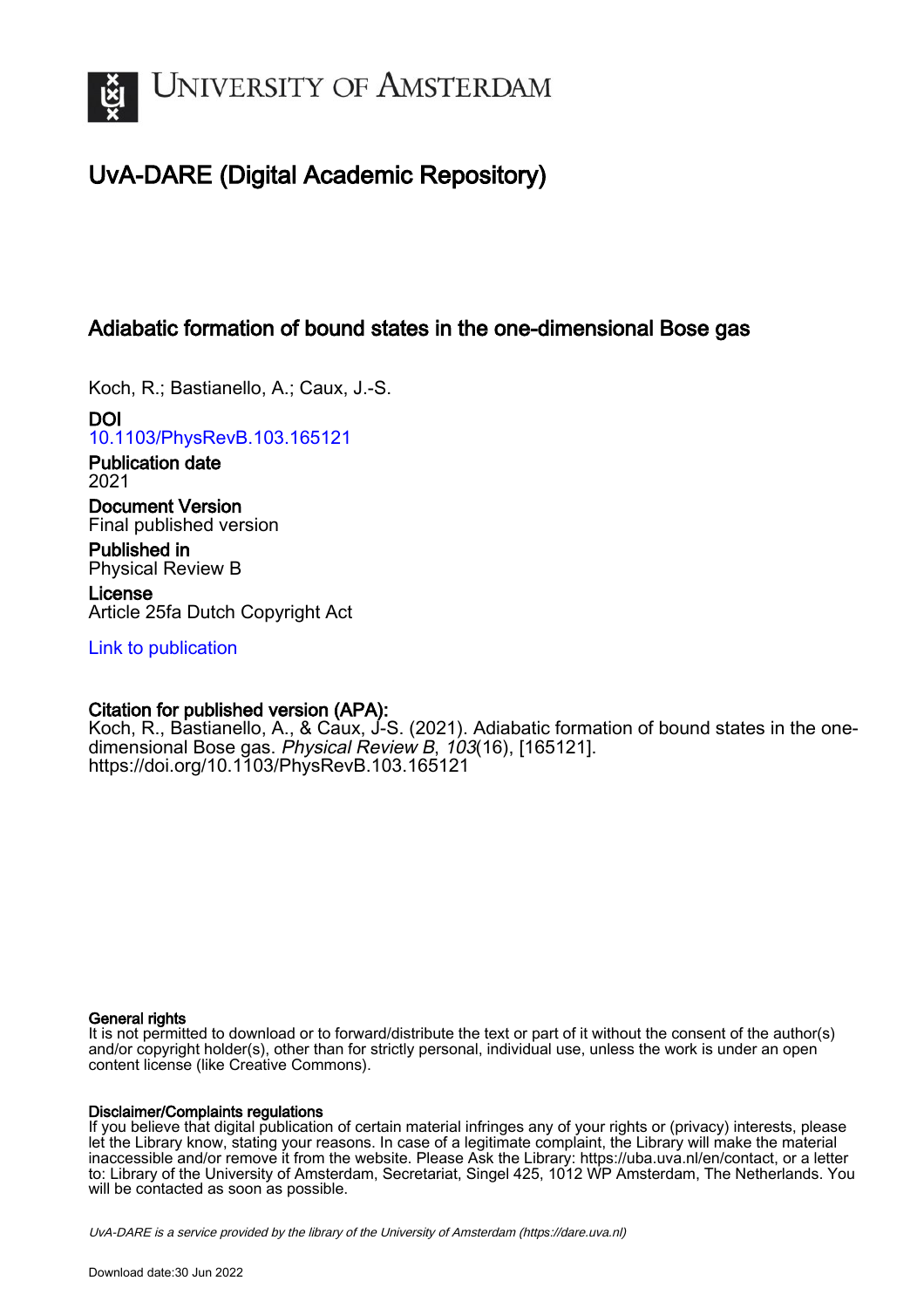## **Adiabatic formation of bound states in the one-dimensional Bose gas**

Rebekka Koc[h](https://orcid.org/0000-0002-8994-3894) $\bullet$ [,](https://orcid.org/0000-0003-3441-671X)<sup>[1](https://orcid.org/0000-0001-9322-5011)</sup> Alvise Bastianello $\bullet$ ,<sup>1,2,3</sup> and Jean-Sébastien Caux $\bullet$ <sup>1</sup>

<sup>1</sup>*Institute for Theoretical Physics, University of Amsterdam, P.O. Box 94485, 1090 GL Amsterdam, The Netherlands* <sup>2</sup>*Department of Physics and Institute for Advanced Study, Technical University of Munich, 85748 Garching, Germany* <sup>3</sup>*Munich Center for Quantum Science and Technology (MCQST), Schellingstrasse 4, D-80799 München, Germany*

(Received 4 November 2020; revised 1 April 2021; accepted 6 April 2021; published 19 April 2021)

We consider the one-dimensional interacting Bose gas in the presence of time-dependent and spatially inhomogeneous contact interactions. Within its attractive phase, the gas allows for bound states of an arbitrary number of particles, which are eventually populated if the system is dynamically driven from the repulsive to the attractive regime. Building on the framework of generalized hydrodynamics, we analytically determine the formation of bound states in the limit of adiabatic changes in the interactions. Our results are valid for arbitrary initial thermal states and, more generally, generalized Gibbs ensembles.

DOI: [10.1103/PhysRevB.103.165121](https://doi.org/10.1103/PhysRevB.103.165121)

#### **I. INTRODUCTION**

Many-body quantum systems are extremely sensitive to interactions, leading to a wide variety of possible phases of matter. This is particularly evident in low-dimensional systems where particles are forced to meet, therefore, to scatter: hence, the tiniest modification in the interactions can lead to deep physical changes. The one-dimensional (1D) world is nowadays routinely probed in the laboratory, thanks to the astonishing advances in the context of cold atoms [\[1\]](#page-10-0): Several out-of-equilibrium protocols have been engineered, unveiling new phases of matter [\[2–4\]](#page-10-0). Local observables and correlations thereof are measured in great detail thanks to *in situ* manipulations [\[5–8\]](#page-10-0). As one of the main protagonists in this play the Bose gas with contact interactions, also known as the Lieb-Liniger model (LL)  $[9-11]$ , stands out since it naturally emerges when a bosonic gas is confined to an elongated trap [\[1,12–](#page-10-0)[24\]](#page-11-0). The LL model belongs to the class of integrable, or exactly solvable, systems [\[25,26\]](#page-11-0) which possess an extensive number of local conserved quantities: This has far-reaching consequences, such as hindering of thermalization [\[27,28\]](#page-11-0) and ballistic transport [\[29\]](#page-11-0). Indeed, homogeneous integrable models relax to a nonequilibrium steady state known as the generalized Gibbs ensemble (GGE) [\[30\]](#page-11-0), which is sensitive to the whole set of dynamical constraints.

The interaction of the LL model can be experimentally tuned with great accuracy through Feshbach resonances [\[31\]](#page-11-0) or through trap squeezing [\[12,](#page-10-0)[32\]](#page-11-0), allowing experimentalists to probe an interesting dichotomy in its phase space. Indeed, depending on the sign of the interaction, the LL's excitation content completely changes: In contrast to the repulsive phase, the attractive one sustains stable bound states of an arbitrary number of particles [\[33–36\]](#page-11-0). In the attractive phase, the homogeneous ground state is a single massive molecule with overextensive energy  $\alpha - N^3$  with *N* the number of particles [\[11](#page-10-0)[,37\]](#page-11-0). This exotic state has been thoroughly investigated with particular emphasis on its instability against local per-

turbations [\[38,39\]](#page-11-0) and effects of traps [\[40\]](#page-11-0). On the other hand, in out-of-equilibrium setups with extensive energy a well-defined thermodynamic limit in the usual sense is restored, sparking the interest on both the theoretical and the experimental sides. The dynamical production of bound states due to interaction changes is of primary experimental interest [\[22–24\]](#page-11-0), but the highly nonperturbative and strongly correlated nature of the problem makes analytical results scarce. So far, only the sudden interaction quench starting from the noninteracting ground state, i.e., the Bose-Einstein condensate (BEC), has been theoretically understood  $[41, 42]$  (although results at special values of the interaction [\[43\]](#page-11-0) or with a finite number of particles exist  $[44–46]$ ). despite the importance of the result, this protocol has some limitations: First of all, the realization of 1D BECs is difficult due to their instability under thermal fluctuations [\[47\]](#page-11-0). Second, a realistic experimental setup is intrinsically inhomogeneous due to the presence of a trapping potential, albeit recent developments allow to engineer hard-box potentials [\[48,49\]](#page-11-0). Third, the lack of freedom in choosing the initial state results in a narrow variety of steady states within the attractive regime.

Generalized hydrodynamics (GHD) [\[50,51\]](#page-11-0) is a new powerful toolbox to deal with inhomogeneous integrable models and a new hope in analytically controlling the bound states' production in LL. Originally introduced to study ballistic transport in integrable systems [\[50–63\]](#page-11-0), diffusive corrections were, subsequently, included [\[64–69\]](#page-11-0). GHD applications and extensions are now far reaching, ranging from the study of correlation functions [\[70,71\]](#page-11-0), quantum fluctuations [\[72\]](#page-11-0), entanglement spreading [73-75], inhomogeneous potentials [\[76–79\]](#page-11-0), and integrability-breaking terms [\[80–83\]](#page-11-0). Even more, it has been experimentally confirmed [\[19](#page-10-0)[,21\]](#page-11-0). Of particular interest for the problem at hand is the ability of GHD to describe adiabatically slow modifications of the interaction [\[77\]](#page-11-0), provided the underlying integrability structure smoothly changes whereas varying the coupling. Whereas in LL this is the case within the repulsive and the attractive regimes,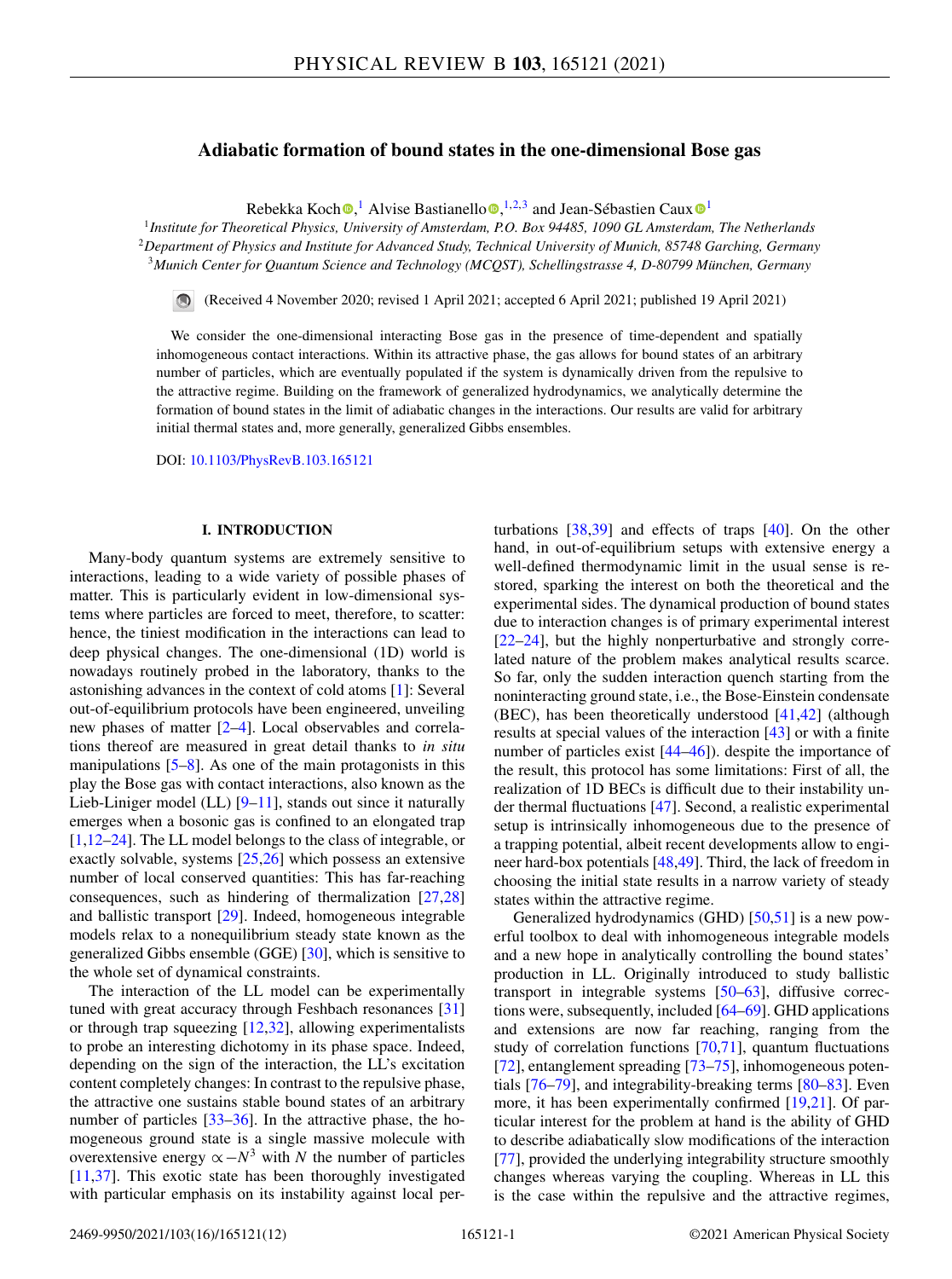<span id="page-2-0"></span>

FIG. 1. Left: In the attractive regime, the rapidities of the constituents of a bound state share the same real part but are shifted in units of |*c*| along the imaginary axis. Right: As  $c \to 0^-$ , the bound states are indistinguishable from unbound particles.

this is not true any longer when passing from one phase to the other and the state-of-the-art GHD techniques cannot be applied anymore.

In this paper, we analytically solve this problem by matching together the hydrodynamic descriptions within the two phases. Our results allow for a complete characterization of the state preparation obtained starting from arbitrary repulsive thermal states (and more general GGEs) and slowly driving the system into the attractive phase. Our findings can also include the presence of a smooth trapping potential and are feasible for experimental applications, which we briefly discuss. Our result is checked in the low-density limit against *ab initio* microscopic calculations. We also generalize our approach to the case where the interaction is modulated in space, connecting together spatial regions with different interaction signs. Finally, we discuss how the bound states can be experimentally detected in practice, showing how measurement of the correlated density after a longitudinal trap release can probe the bound states phase-space distribution.

#### **II. THE INTERACTING BOSE GAS AND ITS GHD**

The Hamiltonian of the LL model is

$$
\hat{H} = \int dx \left\{ \frac{\hbar^2}{2m} \partial_x \hat{\psi}^\dagger \partial_x \hat{\psi} + c \hat{\psi}^\dagger \hat{\psi}^\dagger \hat{\psi} \hat{\psi} + V(x) \hat{\psi}^\dagger \hat{\psi} \right\}, \quad (1)
$$

where the fields obey standard bosonic commutation relations  $[\hat{\psi}(x), \hat{\psi}^{\dagger}(y)] = \delta(x - y)$ , *c* is the interaction strength and  $V(x)$  is the external trapping potential. Hereafter, we set our unities such that  $\hbar^2/(2m) = 1$ .

In the absence of the trap, the model is integrable  $[9,10]$ : The eigenstates of the Hamiltonian and, more generally, of the whole set of local charges can be understood in terms of quasiparticle excitations labeled by a set of quantum numbers  $|\{\lambda_i\}_{i=1}^N\rangle$  known as rapidities. For a given (quasi)local charge  $[84]$   $\hat{Q}$ , the eigenvalue behaves additively  $\hat{Q}$  $|\{\lambda_i\}_{i=1}^N\rangle =$  $\sum_{j=1}^{N} q(\lambda_j) | \{\lambda_i\}_{i=1}^{N} \rangle$ , where the function  $q(\lambda)$  is called the charge eigenvalue. At finite volume these rapidities are quantized according to the Bethe-Takahashi equations [\[33\]](#page-11-0), whose solution strongly depends on the sign of the interaction. In the thermodynamic limit and within the repulsive phase  $c > 0$ the rapidities are real, whereas for  $c < 0$  they organize in strings of arbitrary length *j* [\[85,86\]](#page-12-0): Rapidities belonging to a given string share the same real part but are shifted along the imaginary direction  $\lambda_a = \lambda - ic(j + 1 - 2a)/2$  with  $a \in$  ${1, j}$  (see Fig. 1). Strings can be viewed as bound states of several particles and a string-dependent charge eigenvalue

is constructed summing over the constituents of the string  $q_j(\lambda) = \sum_{a=1}^j q[\lambda - ic(j + 1 - 2a)/2].$ 

The detailed arrangement of rapidities in a given state does not matter in the thermodynamic limit [\[85,87\]](#page-12-0), and the eigenstates are described in terms of root densities  $\rho(\lambda)$ . In the repulsive case,  $L d\lambda \rho(\lambda)$  counts how many rapidities in the state are contained in an interval  $[\lambda, \lambda + d\lambda)$ . In the attractive case, infinitely many root densities  $\rho_i$  are needed, one for each string species, and describe the occupancy of the real part of the rapidities belonging to the same string. The root densities uniquely identify the thermodynamics of eigenstates and, as such, they are in one-to-one correspondence with the GGEs [\[88\]](#page-12-0). Let us now allow the system to be weakly inhomogeneous in space and time but locally integrable. For example, this is the case when an external trap  $V(x)$  is introduced, and the interaction *c* becomes space-time dependent. Invoking a separation of scales, one can assume the system locally relaxes to a GGE, which is then slowly evolving: This is the paradigm of GHD [\[50,51\]](#page-11-0), which locally describes the system through a space-time dependent root density. The GHD in the presence of a trapping potential and of a space-time dependent interactions is [\[77\]](#page-11-0)

$$
\partial_t \rho_j + \partial_x \left( v_j^{\text{eff}} \rho_j \right) + \partial_\lambda \left( F_j^{\text{eff}} \rho_j \right) = 0. \tag{2}
$$

Qualitatively, this equation describes the evolution of noninteracting particles with phase-space density  $\rho_j(t, x, \lambda)$ , moving with effective velocity  $v_j^{\text{eff}}$  and experiencing an effective force  $F_j^{\text{eff}}$  where the interactions cause a state dependence of the latter. We wrote the hydrodynamic equations (2) within the attractive phase: The repulsive case is obtained setting  $c > 0$  in what follows and keeping only the first string  $\rho(\lambda) =$  $\rho_1(\lambda)$ . The effective velocity and force are defined as  $v_j^{\text{eff}} =$  $(\partial_{\lambda} \epsilon_j)^{dr} / (\partial_{\lambda} p_j)^{dr}$  and

$$
F_j^{\text{eff}} = \frac{\partial_t c \ f_j^{\text{dr}} + \partial_x c \Lambda_j^{\text{dr}}}{(\partial_\lambda p_j)^{\text{dr}}} - \partial_x V,\tag{3}
$$

whereas  $\epsilon_j(\lambda) = j\lambda^2 - c^2 j(j^2 - 1)/12$  and  $p_j(\lambda) = j\lambda$ , respectively, are the energy and momentum eigenvalues, and

$$
f_j(\lambda) = \sum_k \int \frac{d\lambda'}{2\pi} \partial_c \Theta_{j,k}(\lambda - \lambda') \rho_k(\lambda')
$$
 (4)

$$
\Lambda_j(\lambda) = \sum_k \int \frac{d\lambda'}{2\pi} \partial_c \Theta_{j,k}(\lambda - \lambda') v_k^{\text{eff}}(\lambda') \rho_k(\lambda'). \quad (5)
$$

The scattering phase  $\Theta$  takes into account the interacting nature of the model  $\Theta_{j,k}(\lambda) = (1 - \delta_{j,k})\theta_{|j-k|}(\lambda) +$  $2\theta_{|i-k|+2}(\lambda) + \cdots + 2\theta_{i+k-2}(\lambda) + \theta_{i+k}(\lambda)$ , and  $\theta_i(\lambda) =$ −2 arctan[2λ/(*jc*)]. Furthermore, the interactions dress the bare quantities according to the linear integral equations [\[33\]](#page-11-0),

$$
\tau_j^{\mathrm{dr}}(\lambda) = \tau_j(\lambda) - \sum_k \int \frac{d\lambda'}{2\pi} \partial_\lambda \Theta_{j,k}(\lambda - \lambda') \vartheta_k(\lambda') \tau_k^{\mathrm{dr}}(\lambda'), \tag{6}
$$

where  $\vartheta_j = 2\pi \rho_j/(\partial_\lambda p_j)^{\text{dr}}$  is called the filling fraction.

#### **III.** CROSSING  $c = 0$

We can finally address our out-of-equilibrium protocol. For the sake of simplicity, let us assume a homogeneous setup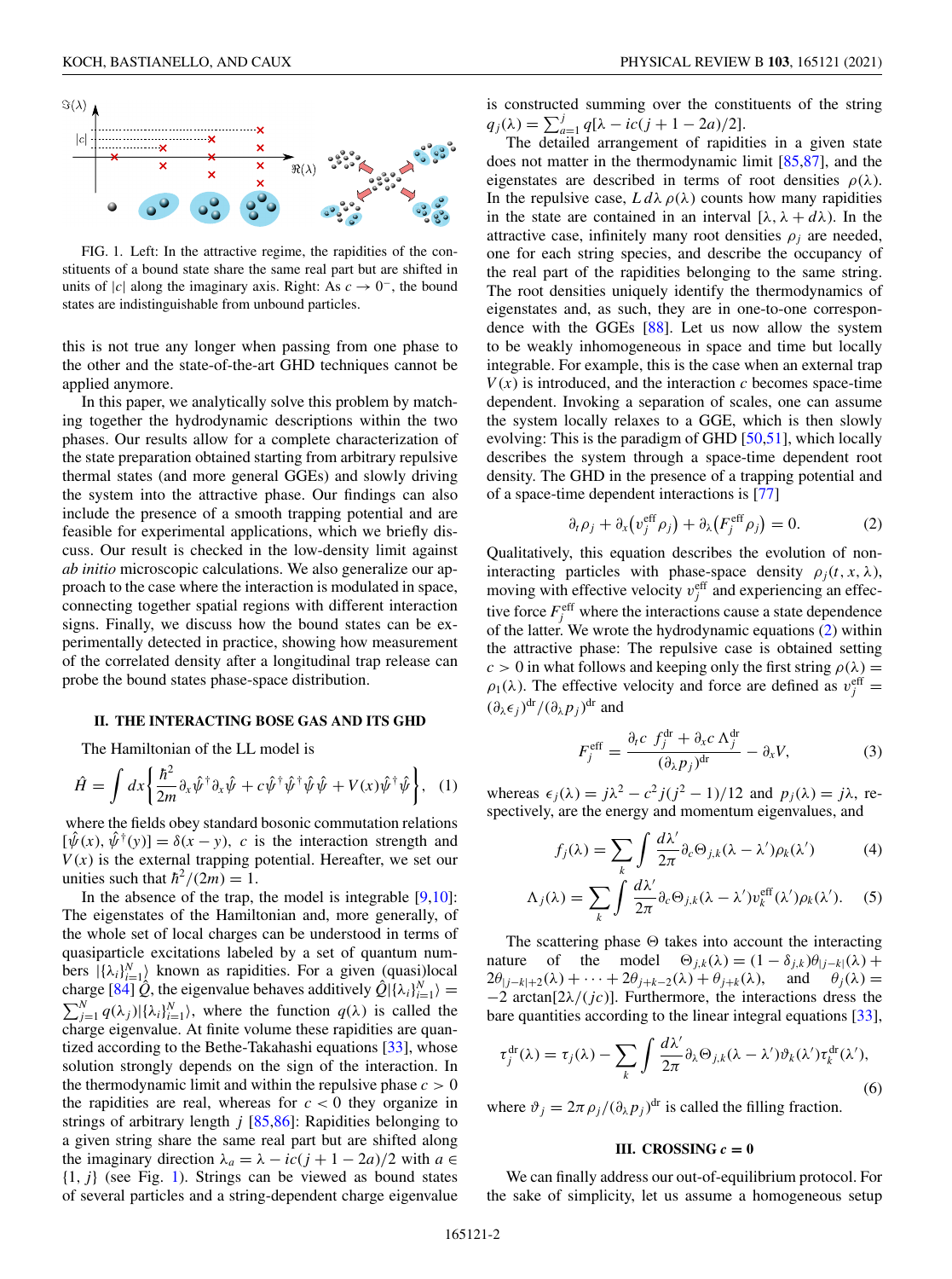<span id="page-3-0"></span>

FIG. 2. Top: Bound states populations for different choices of  $\rho(\lambda)$  at  $c = 0^-$ . The green histogram is obtained using the lowdensity (incorrect) result  $\rho_j = \frac{j}{2\pi} e^{-\omega j}$  [see Eq. [\(28\)](#page-6-0) and the relative discussion]. Middle: Evolution of the root densities adiabatically evolving the homogeneous system from  $c = 4$  to  $c = -4$ . Note that, in the homogeneous case, the time evolution can be reparametrized in terms of the interaction *c*. The system is initialized in a thermal state with density 0.5 and inverse temperature  $\beta = 0.1$ . Bottom: Energy *E* and  $g_2 = \langle (\hat{\psi}^{\dagger})^2 \hat{\psi}^2 \rangle / \langle \hat{\psi}^{\dagger} \hat{\psi} \rangle^2$  evolution for the same protocol but with different initial temperatures and density 0.5. See Appendix [A](#page-9-0) for the details of the numerical solution of the GHD equations.

and start with a given root density in the repulsive phase, for example, a thermal state. The presence of a trap can be included performing the forthcoming analysis at each spatial point. Note that, in the homogeneous case, one can change variables in the GHD equation  $t \to c(t)$  and parametrize the root density in terms of the value of the interaction.

As *c* is reduced, the particles are compressed together in the rapidity space, and the state keeps on evolving until  $c = 0^+$  is reached (see Fig. 2). Here, the end point of the adiabatic evolution in the repulsive case must fix the initial conditions for the subsequent evolution in the attractive phase, i.e., determine the set  $\{\rho_j\}_{j=1}^{\infty}$  at  $c = 0^-$ . Of course, the free point  $c = 0$  can be equally seen as the limit from the weakly repulsive or weakly interacting regime; and the expectation of local observables must be continuous at  $c = 0$ . Let us now focus on the conserved charges, whose expectation value is believed to uniquely determine the root densities [\[88\]](#page-12-0). One has  $\langle \hat{Q} \rangle L^{-1} = \int d\lambda q(\lambda) \rho(\lambda) = \sum_j \int d\lambda q_j(\lambda) \rho_j(\lambda)$ , where the system's size *L* appears because of extensivity. From the charge conservation, we aim to extract the root densities: In order to do so, we first connect the charge eigenvalues in the

attractive case with those in the repulsive phase. The charge eigenvalue is obtained summing over the rapidities belonging to one string, whose imaginary shift vanishes in the  $c \to 0^$ limit lim<sub>*c*→0</sub>−  $q_j(\lambda) = j \lim_{c \to 0^-} q(\lambda)$  where the continuity of the charge eigenvalue  $q$  is assumed. Finally, it is natural to assume  $\lim_{c\to 0^-} q(\lambda) = \lim_{c\to 0^+} q(\lambda)$  since the first string in the attractive case is nothing less than the analytic continuation of the repulsive case. The continuity of the charge eigenvalue can be safely assumed for all the local charges as it is easily checked on the energy and momentum. On the other hand, the attractive phase is expected to feature also quasilocal charges [\[84\]](#page-12-0) due to the presence of bound states. These charges are not expected to be continuous, but their locality properties are associated with the size of the bound states and become less and less local as *c* → 0<sup>−</sup>: Hence, these charges are not expected to contribute to the GGE for any state with a finite correlation length  $\zeta_{\text{cor}}$ . Indeed, their inclusion in the GGE would induce correlations on a length scale  $\sim |c|^{-1} \gg \zeta_{\text{cor}}$ . Thus, invoking the completeness of the local charges, we find the following continuity equation, which we stress is diagonal in the rapidity space:

$$
\rho(\lambda) = \sum_{j} j \rho_j(\lambda). \tag{7}
$$

Hence, the charges are unable to fully determine  $\{\rho_j\}_{j=1}^{\infty}$ in the  $c \to 0^-$  limit. The interpretation of this equation is extremely simple: At zero interaction, bound states of *j* particles with real rapidity  $\lambda$  are completely indistinguishable from *j* unbounded particles with the same rapidity (Fig. [1\)](#page-2-0). For example, this is clear in the two-particle sector, where the wave function decays exponentially on a length scale  $|c|^{-1}$ , i.e.,  $|\phi(x, y)| \propto e^{-|c||x - y|/2}$  (see Sec. [IV\)](#page-4-0). Precisely, the bound state is indistinguishable from unbound particles when its typical spatial width is much larger than the correlation length of the system. The fact that Eq. (7) is diagonal in the rapidity space can be physically motivated as well with the following argument. The interaction acts locally in real space and it is ramped to negative values in an adiabatic fashion, therefore, only particles which remain close to each other for an arbitrary long time can bind together. Excitations with different rapidities necessarily have different effective velocities  $v^{\text{eff}}(\lambda)$ , therefore, are eventually dragged far apart before they can form a bound state. Equation (7) can be read in two ways: If the interaction is switched from the attractive to the repulsive regime,  $\{\rho_j\}_{j=1}^{\infty}$ 's are known and Eq. (7) fully settles  $\rho$ . In the opposite scenario,  $\rho$  is fixed, and  $\rho_i$  must be determined, a task where Eq. (7) does not suffice. In order to do this, we revert to the very definition of GGE, i.e., the state that maximizes the entropy under the constraint of fixing the expectation values of all the local integrals of motion. The Yang-Yang  $(YY)$  entropy is  $[85] S =$  $[85] S =$  $L \sum_{j} \int \frac{d\lambda}{2\pi} (\partial_{\lambda} p_j)^{dr} [-\partial_{j} \ln \partial_{j} - (1 - \partial_{j}) \ln(1 - \partial_{j})]$  and we will now maximize it under the constraint (7). In the noninteracting limit, the dressing equations are greatly simplified and become diagonal in the rapidity space. Indeed, the derivative of the scattering phase becomes proportional to a Dirac  $\delta$ ,

$$
\lim_{c \to 0} \partial_{\lambda} \theta_j(\lambda) = -\text{sgn}(c) 2\pi \delta(\lambda).
$$
 (8)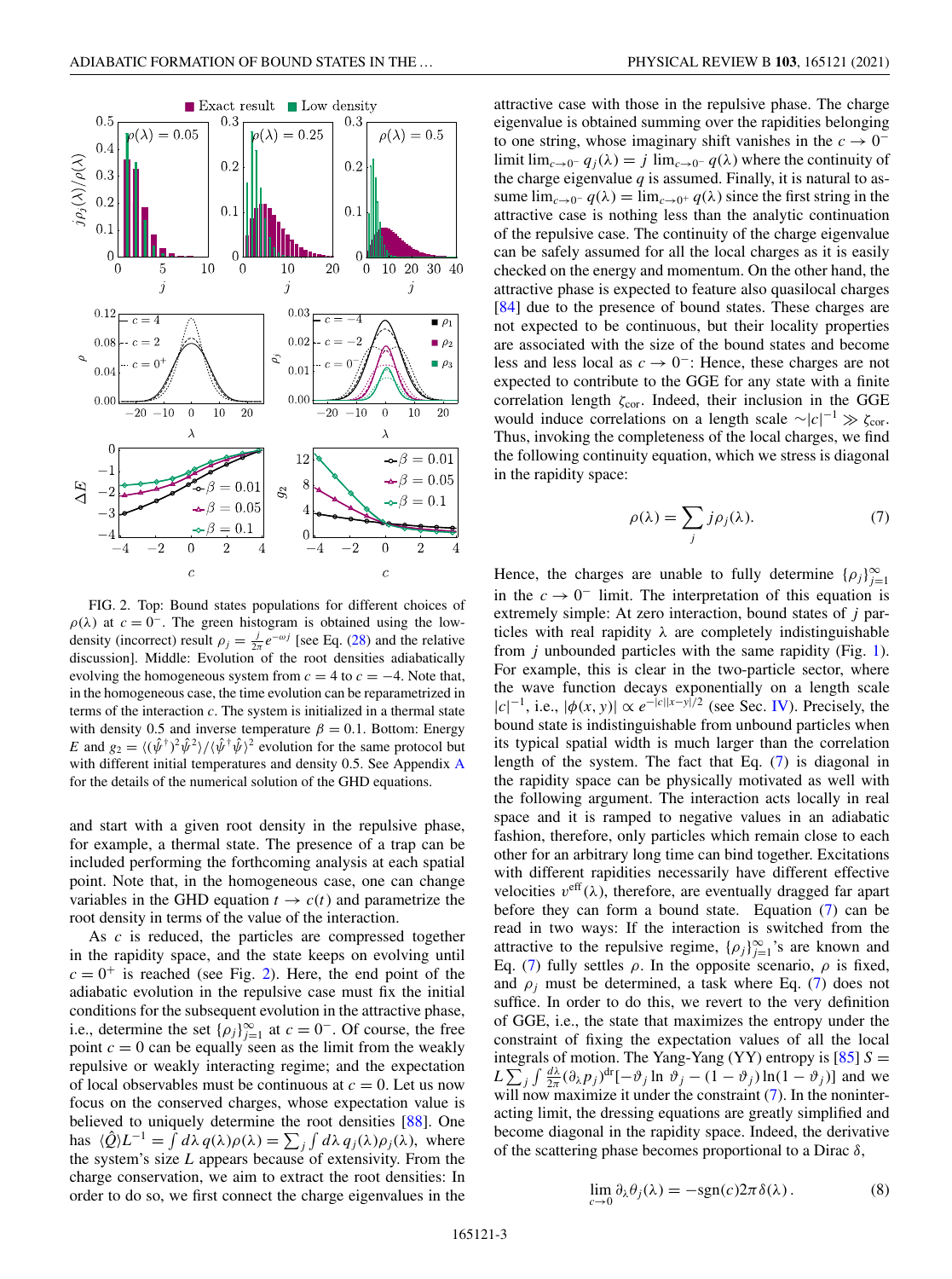<span id="page-4-0"></span>Since the same result holds irrespective of *j*, we get

$$
\lim_{c \to 0} \partial_{\lambda} \Theta_{jk}(\lambda) = -\text{sgn}(c) 2\pi \delta(\lambda) [2 \min(j, k) - \delta_{jk}]. \tag{9}
$$

As a consequence, in the  $c \to 0^-$  limit  $(\partial_{\lambda} p_j)^{dr}$  is defined by the following linear equation:

$$
(\partial_{\lambda} p_j)^{\text{dr}} = j - 2\pi \sum_{k} [2 \min(j, k) - \delta_{j,k}] \rho_k(\lambda). \tag{10}
$$

It is now a simple exercise to maximize the YY entropy with respect to  $\rho_j$ , using that  $\vartheta_j(\lambda) = 2\pi \rho_j(\lambda) / (\partial_\lambda p_j)^{\text{dr}}$ . After standard manipulations one gets

$$
\varepsilon_j(\lambda) = j\omega(\lambda) + \sum_k [2 \min(j, k) - \delta_{j,k}] \ln(1 + e^{-\varepsilon_k(\lambda)}),
$$
\n(11)

where the effective energy parametrizes the filling  $\vartheta_j = (1 + \pi)^{j}$  $(e^{\varepsilon_j})^{-1}$  and  $\omega(\lambda)$  is a  $\lambda$ -dependent Lagrange multiplier to be determined imposing Eq. [\(7\)](#page-3-0). A similar entropy-maximization strategy has been used in determining the bound-state recombination in the XXZ spin chain affected by a time-dependent magnetic flux [\[78\]](#page-11-0). In Fig. [2](#page-3-0) we study the bound-state formation and provide results for physical observables, initializing the gas in thermal states at  $c > 0$  and driving it in the attractive regime.

Our approach is valid in the adiabatic regime, and it is natural to ask about the allowable timescales. Even though a quantitative analysis of the corrections to the adiabatic result we provided are extremely challenging, we can estimate their validity on the basis of heuristic arguments.

For this discussion, we now go back to dimensionful quantities. We start by clarifying the nature of the limit  $c \to 0^-$ : Our analysis is built on the assumption that in the noninteracting limit bound states are indistinguishable from unbound particles. More precisely, let us assume that the state has a typical correlation length  $\zeta_{\text{corr}}$ . On the other hand, the decay length of the bound states wave function is  $\zeta_{BS} = \frac{\hbar^2}{2m|c|}$ . Whenever  $\zeta_{\rm BS} \gtrsim \zeta_{\rm corr}$ , bound states are effectively indistinguishable from unbound particles. Assuming a linear ramp of the interaction, this sets a timescale  $t_{BS}$  where mixing between bound states is allowed

$$
t_{\rm BS} \simeq \frac{\hbar^2}{2m\zeta_{\rm corr}} \frac{1}{|\partial_t c|}.
$$
 (12)

Such a timescale must be compared with the assumption of relaxation to a GGE. In integrable models, relaxation is due to dephasing of particles with different velocities [\[89\]](#page-12-0): Observing the system at a time *t*, two particles whose initial distance was longer than the correlation length  $\zeta_{cor}$  will be uncorrelated. Hence, we estimate the relaxation timescale as

$$
t_{\rm rel} \simeq \zeta_{\rm corr}/\sqrt{\langle (\Delta v)^2 \rangle},\tag{13}
$$

with  $\langle (\Delta v)^2 \rangle$  the variance of the particles' velocity. Requiring  $t_{\text{rel}} \lesssim t_{\text{BS}}$  we get a crude estimation of the allowed protocol's timescales,

$$
\partial_t c \lesssim \frac{\hbar^2 \sqrt{\langle (\Delta v)^2 \rangle}}{2m \zeta_{\rm corr}^2}.
$$
 (14)

We stress the importance of reaching at  $c = 0^+$  a finite temperature state for, at least, two reasons. First, as it is clear

from Fig. [2](#page-3-0) top panel, the higher the value of the root density  $\rho(\lambda)$  is, the larger the produced bound states are. If one would start from the noninteracting homogeneous BEC, the root density diverges at zero rapidity, with the unphysical consequence of creating arbitrary large bound states. The second reason is the validity timescale of the adiabatic approximation: On the noninteracting BEC, the correlation length diverges, and the variance of the velocity of the particles goes to zero, hence, from Eq. (14) we see that the bound on  $\partial_t c$  vanishes. Thus, in that particular case, the adiabaticity condition cannot be fulfilled.

Continuous quantum systems are notoriously hard to be simulated [\[90\]](#page-12-0), especially out of equilibrium, therefore, alternative checks of the validity of our result are extremely important. In the next section, we provide an *ab initio* analysis of the bound states formation in the low-density regime, showing how the entropic argument naturally emerges from microscopic calculations and recovering the first term in the low-density expansion of (11). However, before proceeding, we would like to shortly comment on a different sanity check of the finite-density ansatz  $(11)$ , based on the entropy continuity. Since crossing the noninteracting point bound states are suddenly available and, hence, the phase space increased, one can rightfully expect the entropy to increase or, at least, to not decrease. It turns out that Eq.  $(11)$  ensures the continuity of the YY entropy passing from  $c = 0^+$  to  $c = 0^-$ . Even though the highly nonlinear nature of Eq. (11) makes the analytical proof of this statement hard, it can be numerically checked with arbitrary precision: This provides a nontrivial check of our results at finite density. Indeed, since Eq. (11) is a maximum, it is also the only choice which guarantees the continuity of the YY entropy: Any other solution for  $\{\rho_i(\lambda)\}\$  that fulfills Eq. [\(7\)](#page-3-0) would have lowered the entropy of the state, which would have been unphysical.

We also note that since the YY entropy is conserved by the GHD equations [\[79\]](#page-11-0), it is also conserved during the entire protocol.

#### **IV.** *AB INITIO* **ANALYSIS OF THE ZERO-DENSITY LIMIT**

The low-density limit is amenable of explicit calculations. In this section, we derive the ansatz for the formation of the bound states in the zero-density limit using first-principles calculations in the microscopic model. As we will see, the probability of forming a bound state is completely determined from phase-space arguments and, therefore, from entropy maximization. Focusing on the zero-density limit, we will miss effects of the interaction that are important at finite density, such as dressing.

The general problem we want to address is the following: Let us consider a noninteracting eigenstate labeled by *N* particles  $|\{\lambda_i\}_{i=1}^N\rangle$ . Then, we consider another state in the weakly attractive phase featuring some bound states. Let us label it as  $|{\{\Lambda_a^j\}}\rangle$ , where *j* labels the species of the bound state, and *a* is an internal label running on the rapidities  $\Lambda$  of the bound states of the same species. The transition probability *P* from one state to the other is the overlap squared

$$
P = \left| \left\langle \{\lambda_i\}_{i=1}^N \right| \left\{ \Lambda_a^j \right\} \right| \right|^2. \tag{15}
$$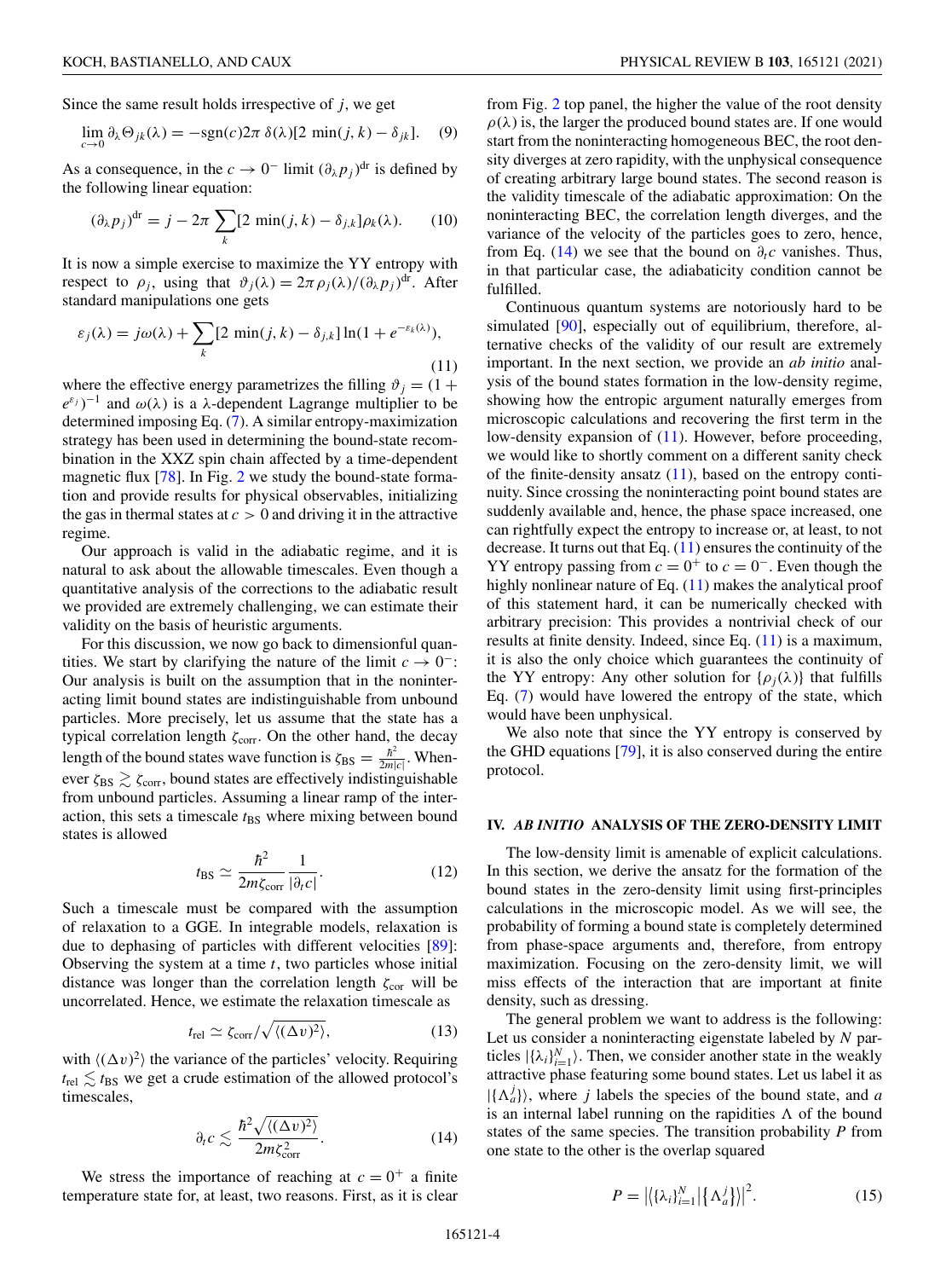<span id="page-5-0"></span>Our ultimate goal is to compare our calculations with GHD predictions: Since the GGE fixes the average occupancy in each rapidity cell  $[\lambda, \lambda + d\lambda)$ , but it is not sensitive to the microscopic arrangements of the rapidities, the probability *P* must be averaged accordingly. We already know from the charge eigenvalues that quasiparticles with distinct rapidities cannot bind together. Therefore, let us focus on the case where all the incoming rapidities belong to the same interval  $\lambda_i \in [\lambda, \lambda + d\lambda)$ . The overlap will vanish if the rapidities of the bound states do not belong to the same interval (as we will explicitly see) and, similarly, we are not interested in their exact location on the rapidity axis, but only in their number. Let  ${n_j}_{j=1}^{\infty}$  be the number of bound states of each species at  $c = 0^-$ , then we are interested in the following averaged probability:

$$
\bar{P}(\{n_j\}) = \sum_{\lambda_i \in [\lambda, \lambda + d\lambda)} \sum_{\Lambda_a^j} \frac{\left| \left\{ \left\{ \lambda_i \right\}_{i=1}^N \right| \left\{ \Lambda_a^j \right\} \right|^2}{\left[ d\lambda L / (2\pi) \right]^N} \Big|_{\{n_j\} \text{ fixed}}.
$$
 (16)

Above, the  $\lambda_i$  rapidities are independently summed over the interval  $[\lambda, \lambda + d\lambda)$ . The prefactor is just the phase space of the rapidities which are quantized as integer multiples of  $2\pi/L$  with *L* as the system size.

This object can be explicitly computed in the low-density limit in view of very simple considerations. However, as a warm up, it is useful to study first a simple case in detail, namely, the probability for *N* particles to form the largest possible bound state.

#### **A. The probability of maximal binding**

For finite  $c < 0$ , the bound state of N particles with rapidity  $\Lambda$  and at finite volume in the coordinate representation reads [\[86\]](#page-12-0)

$$
|\Lambda\rangle = \exp\left(iN^{-1}\Lambda \sum_{i=1}^{N} x_i\right) \sqrt{\frac{|c|^{N-1}}{L}} \Phi_N(|c|x_1,\ldots,|c|x_N). \tag{17}
$$

The wave-function  $\Phi$  within the string hypothesis explicitly is

$$
\Phi_N(x_1 \leqslant \dots \leqslant x_N) = \frac{1}{\sqrt{\mathcal{N}_N}} \exp \left[ \sum_{a=1}^N x_a (N+1-2a)/2 \right], \tag{18}
$$

and the symmetric extension for other ordering of the coordinates is assumed. However, we will never use the explicit form of  $\Phi$ , but only that it is translational invariant and fast decaying when the coordinates are stretched far apart. The incoming state is

$$
\left| \{ \lambda_i \}_{i=1}^N \right| = \frac{1}{\sqrt{N! L^N}} \sum_P \exp\left( i \sum_a \lambda_{P(a)} x_a \right), \qquad (19)
$$

where the sum is over the possible permutations *P* of *N* elements. Strictly speaking, we assume  $\{\lambda_i\}$  to be all different: Coinciding rapidities will change the normalization constant, but they are not important after the averaging. One needs to compute the overlap,

$$
\langle \Lambda | \{\lambda_i\} \rangle = \sqrt{\frac{|c|^{N-1}}{L}} \frac{1}{\sqrt{N!L^N}} \sum_{P} \int d^N x \, \Phi(|c|x_1, \dots, |c|x_N) \exp\left(i \sum_{a} \lambda_{P(a)} x_a - i N^{-1} \Lambda \sum_{a} x_a\right). \tag{20}
$$

From this overlap, straightforward albeit tedious computations allow one to access the averaged probability Eq. (16). For arbitrary values of the interactions,  $\overline{P}$  is a complicated object, but it is greatly simplified in the  $c \to 0^-$  limit: In this case, the overlap  $\langle \Lambda | {\lambda_i} \rangle$  gets extremely peaked in the rapidity space and nonvanishing only for  $|\Lambda - \lambda_i| \lesssim |c|$ . We leave the detailed computations to Appendix  $\bf{B}$  $\bf{B}$  $\bf{B}$  and simply quote the final expression,

$$
\bar{P} = \left[\frac{1}{N!} \left(\frac{d\lambda L}{2\pi}\right)^N\right]^{-1} \frac{d\lambda LN}{2\pi}.
$$
 (21)

This result can be now interpreted in terms of phase-space densities. The quantity  $d\lambda LN/(2\pi)$  is the number of possible rearrangements of the momentum of the bound state of *N* particles in the interval [ $\lambda$ ,  $\lambda + d\lambda$ ). Indeed, since  $\Lambda =$  $N^{-1} \sum_a \lambda_a$  and  $\lambda_a$  are quantized in units of  $2\pi L^{-1}$ ,  $\Lambda$  is, therefore, quantized in units of  $2\pi L^{-1}N^{-1}$ . On the other hand,  $\frac{1}{N!} \left( \frac{d\lambda L}{2\pi} \right)^N$  is the phase space of the incoming states (the *N*! term keeps into account the fact that particles are indistinguishable). The phase-space density result suggests that the probability in the general case can be determined on the basis of simple arguments. This is indeed the case.

#### **B. The probability of the generic transition**

We can now go back to the problem of computing the transition probability to an arbitrary state in the  $c \rightarrow 0$  limit. In order to do this, we use some assumptions which, based on our previous calculations, are expected to be valid in the zerodensity limit. Let us consider the generic overlap  $\langle {\lambda_i} \rangle | {\{\Lambda_a^j\}} \rangle$ : This overlap can be divided into a product of Kronecker δ's enforcing the conservation laws of the momenta times a smooth part *F*,

$$
|\langle {\{\lambda_i\}}| {\{\Lambda_a^j\}} \rangle|^2 = \text{[conservation law]} F(\lambda_1, \dots, \lambda_N). \quad (22)
$$

In the maximal binding calculation the conservation law was extremely simple  $\delta_{\Lambda, N^{-1} \sum_a \lambda_a}$ . Instead, in the general case, the constraint is a complicated product of Kronecker  $\delta$ 's (and sum of this product over rapidity permutations). The set of rapidities  $\{\lambda_i\}$  is partitioned into groups of rapidities where the center of mass of each group is enforced to be equal to the rapidity of a certain bound state. However, there is no need to make this constraint explicit. As we commented in the explicit computation in the maximal binding case, in the  $c \to 0^-$  limit the smooth part of the overlap becomes extremely peaked around the rapidity of the bound state: We assume it is the case in the generic overlap as well, therefore, *F* is peaked for the rapidities  $\lambda_i$  close to the rapidity of the associated bound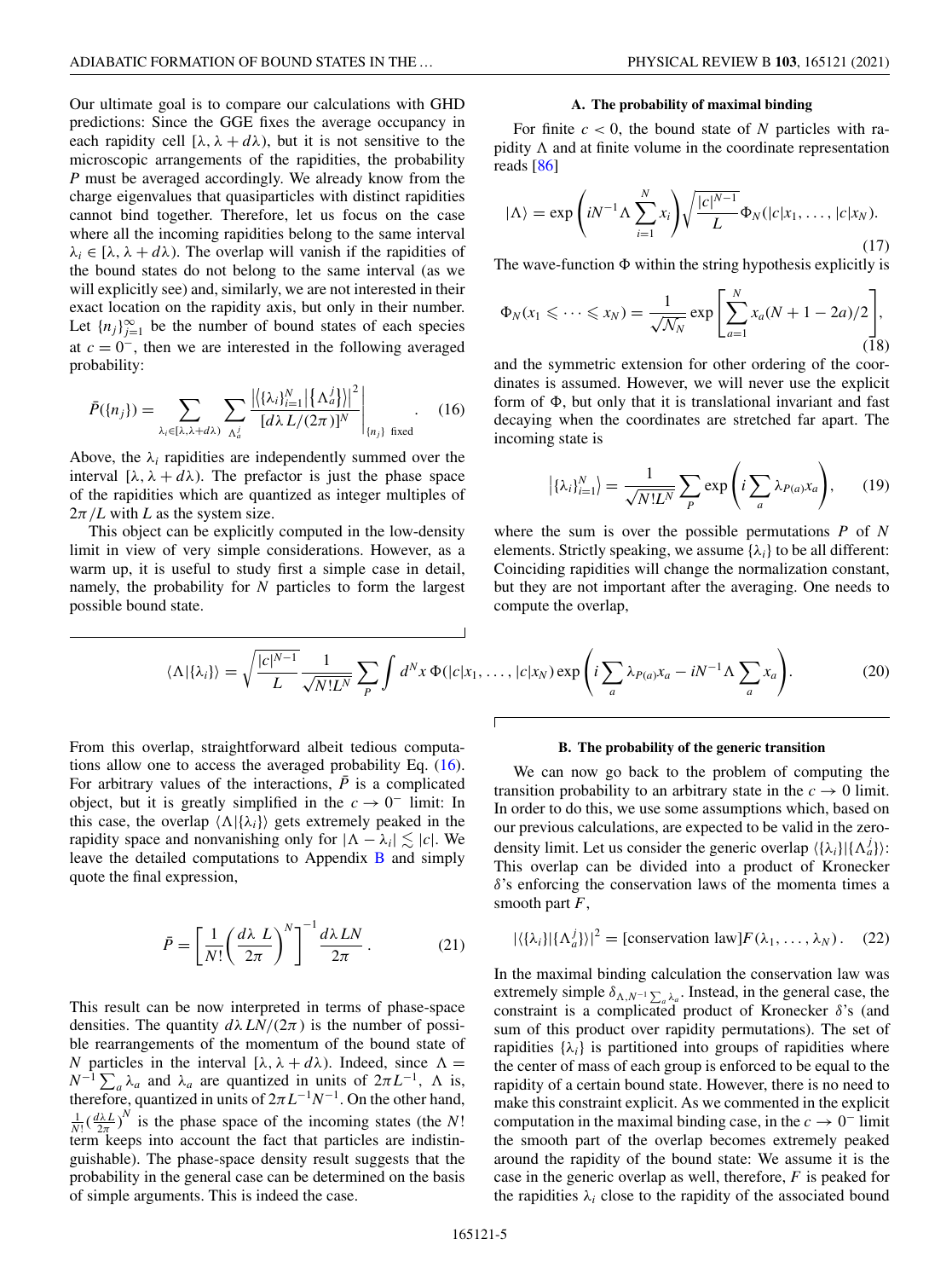<span id="page-6-0"></span>state. This observation allows one to write

$$
\sum_{\lambda_i \in [\lambda, \lambda + d\lambda)} |\{\lambda_i\}| {\{\Lambda'_a\}}|^2
$$
  
\n
$$
\rightarrow \sum_{\lambda_i} \text{Conservation law} F(\lambda_1, \dots, \lambda_N) = N!.
$$
 (23)

The second sum is unconstrained. Since the rapidities of the bound state belong to the interval  $[\lambda, \lambda + d\lambda)$ , the function *F* is zero whenever one of the rapidities  $\lambda_i$  lays outside of the interval. The unconstrained sum is then equal to *N*! because of the completeness of the  $|\{\lambda_i\}\rangle$  states. In order to get the averaged probability  $\bar{P}$ , we need now to sum over the possible positions of the bound states within the interval [ $\lambda$ ,  $\lambda + d\lambda$ ]. The rapidity of a bound state of species *j* is quantized in units of  $2\pi/(Lj)$ , therefore, we get

$$
\sum_{\Lambda_a^j \in [\lambda, \lambda + d\lambda)} \sum_{\lambda_i \in [\lambda, \lambda + d\lambda)} |\langle {\{\lambda_i\} | {\{\Lambda_a^j\}\}} |^2
$$
\n
$$
= \sum_{\Lambda_a^j \in [\lambda, \lambda + d\lambda)} N! = N! \prod_j \left[ \frac{1}{n_j!} \left( \frac{d\lambda L j}{2\pi} \right)^{n_j} \right]. \tag{24}
$$

Above, the  $n<sub>i</sub>$ ! terms account for the indistinguishability of the bound states and, in the zero density limit, we quantize the rapidities of the bound states independently. This simple analysis gives us the following simple averaged probability:

$$
\bar{P}(\{n_j\}) = \left[\frac{1}{N!} \left(\frac{d\lambda L}{2\pi}\right)^N\right]^{-1} \prod_j \left[\frac{1}{n_j!} \left(\frac{d\lambda Lj}{2\pi}\right)^{n_j}\right] + \cdots,
$$
\n(25)

which is, of course, consistent with the maximal binding probability previously derived. We note that the averaged probability is completely determined in terms of the phase space. Above, further corrections are present: Indeed, the probability  $\bar{P}$  is not correctly normalized. One can simply observe, for example, that the configuration  $n_1 = N$  and  $n_{i>1} = 0$ already saturates the probability  $\bar{P}(n_1 = N, n_2 = 0, \ldots) = 1$ . The reason is the following: The argument we provided only captures the leading behavior in the thermodynamic limit of a given configuration  ${n_j}$ . Indeed, if one considers the power counting in *L* factors finds  $L^{\sum_j n_j - N}$ Σ . Using the constraint  $N =$ *j jn<sub>j</sub>*, the power counting can be rewritten as  $L^{-\sum_j (j-1)n_j}$ : Therefore, strictly speaking, in the  $L \rightarrow \infty$  limit only the configuration  $n_1 = N$  survives, whereas other configurations vanish and the probability is correctly normalized. Hence, at finite *L*, the probability of each configuration has nontrivial corrections to subleading orders in *L*.

#### **C. The averaged population in the low-density limit**

We finally use the probability  $\bar{P}$  (25) to compute the average bound-state population. Since  $\bar{P}$  captures only the leading order in  $L^{-1}$ , the resulting expectation values  $\langle n_i \rangle$  will be valid at the leading order in the zero-density limit as well.

Let us consider  $\bar{P}$  (25) in the limit of large occupation numbers  $n_j$ . In this case, one can use the Stirling approximation and write

$$
\bar{P} \propto \exp\left[\sum_{j} n_{j} \ln\left(\frac{d\lambda L j}{2\pi}\right) - n_{j} \ln n_{j} + n_{j}\right].
$$
 (26)

This expression can be immediately compared with the lowdensity regime of the YY entropy. Indeed, if one identifies  $L d\lambda \rho_i = n_i$  and  $L d\lambda \rho = N$ ,  $\bar{P}$  can be expressed as

$$
\bar{P} \propto \exp\left[L \ d\lambda \sum_{j} \rho_{j} \ln\left(\partial_{\lambda} p_{j}\right) - \rho_{j} \ln(\rho_{j}) + \rho_{j}\right], \quad (27)
$$

where we used that  $\partial_{\lambda} p_j = j/(2\pi)$ . The argument in the exponential is nothing else than the leading order in the  $\rho_j \to 0$ limit of the YY entropy. In the  $L \to \infty$  limit, the probability is peaked around its maximum, and, therefore, the expectation values are determined by the saddle point, namely, entropy maximization. Whereas doing so, one should take into account the constraint  $\rho = \sum_j j \rho_j$  that is trivially derived from  $N = \sum_j j n_j$ . The entropy maximization gives the following simple result:

$$
\rho_j = \frac{j}{2\pi} e^{-\omega j},\qquad(28)
$$

with  $\omega$  a Lagrange multiplier. Then,  $\omega$  is fixed by  $\rho = \sum_j j \rho_j$ . As expected, this is the low-density limit of the GHD result.

#### **V. GENERALIZATION TO SPATIAL INHOMOGENEITIES**

Our result can be promptly extended to spatially inhomogeneous interactions. Besides the theoretical interest, this generalization is motivated by the recent advances in the experimental engineering of inhomogeneous interactions [\[91\]](#page-12-0). Furthermore, in the setup of Ref. [\[22\]](#page-11-0) the gradient in the magnetic field used to counterbalance the gravitational force causes a weakly inhomogeneous interaction [\[92\]](#page-12-0). Let us consider  $c(x \leq 0) \leq 0$  to be a smoothly inhomogeneous function constant in time. The strings flowing from the attractive to the repulsive region ( $\lambda > 0$ ) unbind, whereas particles can form bound states when traveling in the other direction ( $\lambda < 0$ ). In this case, rather than the continuity of the charges one must impose the continuity of the current associated with the latter. This requirement leaves some freedom in choosing the bound-state populations, which can be again determined by maximum entropy considerations. However, in this case, the entropy rate must be maximized: Computing ∂*tS* with the help of the GHD equations, one finds that this rate is completely determined by the root densities at  $x = 0$ . A detailed derivation is provided thereafter, leading to the same equations as before, namely, Eqs.  $(7)$  and  $(11)$ .

Within the  $x > 0$  and  $x < 0$  regions, the Eulerian dynamics is entirely governed by the GHD equations and, similar to the time-dependent protocol, one has to find the proper boundary conditions at the transition point. First, we find the analog of charge conservation, which can be easily understood to be the continuity of currents. Indeed, any discontinuity of a current would imply a divergent growth of the associated charge density, that is, of course unphysical. The exact expression for currents has already been proposed in the original papers on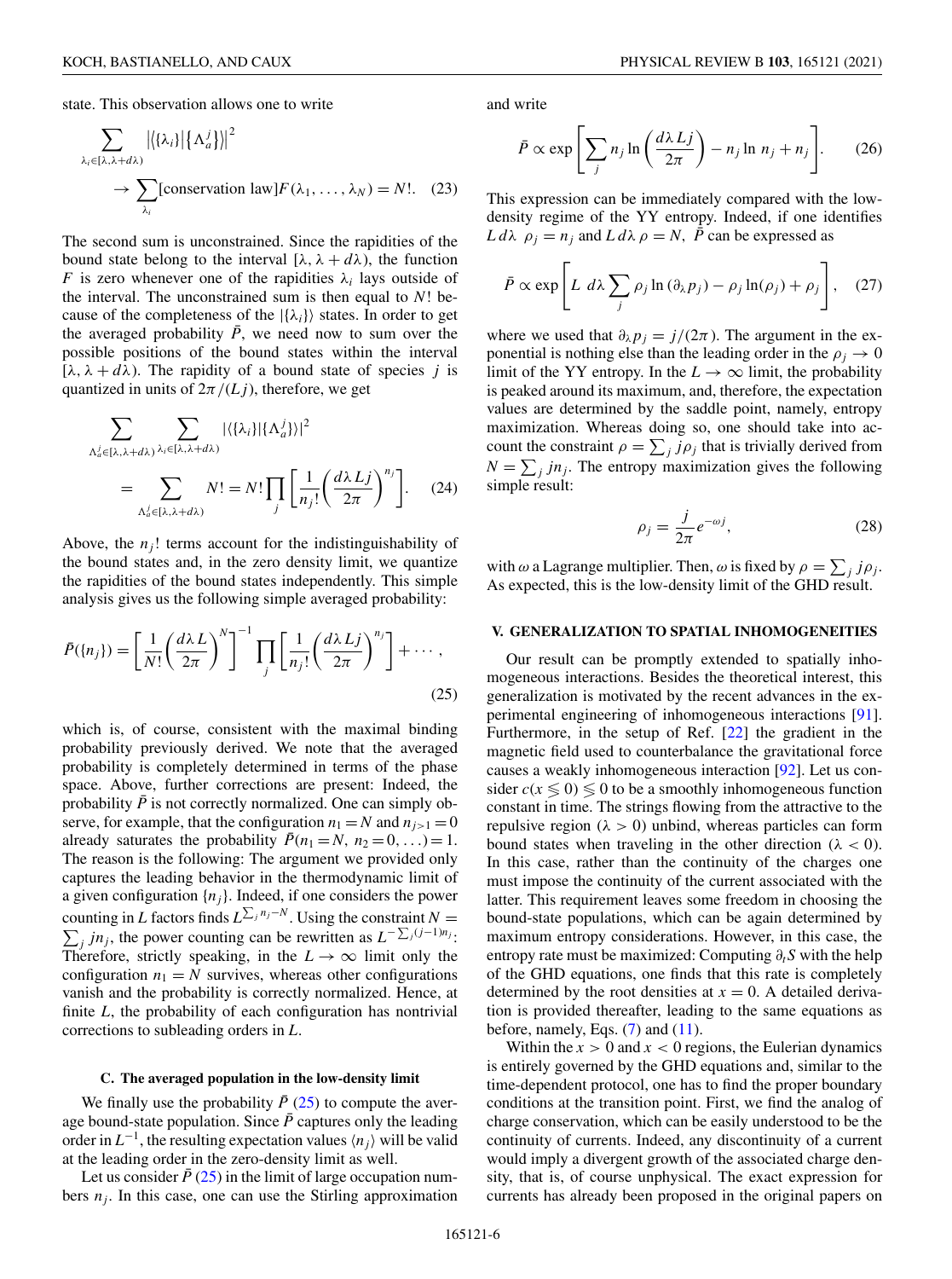GHD [\[50,51\]](#page-11-0) and it reads

$$
\langle \hat{J} \rangle = \sum_{j} \int d\lambda \, v_j^{\text{eff}}(\lambda) q_j(\lambda) \rho_j(\lambda), \tag{29}
$$

where  $q_i$  is the charge eigenvalue of the charge  $\hat{Q}$  associated with the current.

Assuming the analiticity of the charge eigenvalues and their completeness [together with  $\lim_{c\to 0^-} q_i(\lambda) =$ *j* lim<sub>*c*→0<sup>+</sup>  $q(\lambda)$ ], one gets a continuity equation. Thanks to the</sub> fact that, at  $c \to 0$ , the dressing acts diagonally in the rapidity space, from the very definition of the effective velocity one can easily show that, both in the repulsive and attractive regimes, it holds  $v^{\text{eff}}(\lambda) = v_j^{\text{eff}}(\lambda) = 2\lambda$ . This further simplifies the continuity equation obtained from the currents which, in the end, is identical to the time-dependent case,

$$
\rho(\lambda) = \sum_{j} j \rho_j(\lambda). \tag{30}
$$

Similar to the charge conservation in the time-dependent case, Eq. (30) does not completely fix the boundary conditions since it allows a possible rearrangement of the bound states. More specifically, the current flowing into the junction is, of course, fixed by the left and right bulks, whereas the outgoing current must be found. The notion of ingoing and outgoing is determined by the sign of  $v^{\text{eff}}(\lambda) = v_j^{\text{eff}}(\lambda) = 2\lambda$ . In order to unambiguously determine the bound-state recombination, we consider the entropy once again.

Within the inhomogeneous setup, rather than considering the YY entropy, one should focus on its growth. Let us consider  $\partial_t S = \partial_t S_{x<0} + \partial_t S_{x>0}$ , where  $S_{x\leq 0}$  is the Yang-Yang entropy in the left and right halves of the system, respectively. The GHD equations have been proved to conserve the entropy [\[79\]](#page-11-0), however, this is true only in the absence of boundary terms (see also Ref. [\[78\]](#page-11-0)). Indeed, let us consider the Yang-Yang entropy within the attractive regime (i.e., in the region  $x < 0$ ) and compute its time derivative using the GHD equations one straightforwardly obtains

$$
\partial_t S_{x<0} = \partial_t \left( \int_{-\infty}^0 dx \int \frac{d\lambda}{2\pi} \sum_j (\partial_\lambda p_j)^{\mathrm{dr}} \eta(\vartheta_j) \right)
$$
  
= 
$$
- \sum_j \int_{-\infty}^0 dx \int \frac{d\lambda}{2\pi} \{ \partial_x [v_j^{\mathrm{eff}} (\partial_\lambda p_j)^{\mathrm{dr}} \eta(\vartheta_j)]
$$
  
+ 
$$
\partial_\lambda [F_j^{\mathrm{eff}} (\partial_\lambda p_j)^{\mathrm{dr}} \eta(\vartheta_j)] \}, \qquad (31)
$$

where  $\eta(x) = -x \ln x - (1 - x) \ln(1 - x)$ . Since we integrate exact differentials, only boundary terms matter. In the hypothesis that the filling vanishes at large rapidities and for  $x \to -\infty$ , we get a nontrivial contribution only from the boundary at  $x = 0$ ,

$$
\partial_t S_{x<0} = -\sum_j \int d\lambda \, v_j^{\text{eff}} \, \rho_j^t \eta(\vartheta_j) \Big|_{x=0}.
$$
 (32)

A similar conclusion holds for  $S_{x>0}$ . Now, we are left with the problem of maximizing the entropy rate with the constrain (30). Of course, we are considering the  $c \rightarrow 0$  limit, hence, the dressing is diagonal in the rapidity space and  $v_j^{\text{eff}} = 2\lambda$ : Using this identity in (32), we obtain that the integrand in the

entropy growth is, apart from the factor  $2\lambda$ , exactly the YY entropy we maximized in the time-dependent case. Since the dressing acts diagonally in the rapidity space, the 2λ prefactor is ineffective in the entropy maximization. Besides, the continuity equation  $(30)$  is formally the same as what we had in the time-dependent case. Hence, the entropy maximization leads to exactly the same nonlinear equations  $(4)$  and  $(5)$ .

#### **VI. BOUND STATES' DETECTION IN EXPERIMENTS**

We expect our results to be applicable to the state-ofthe-art experimental techniques. In Refs. [\[22,24\]](#page-11-0) cesium and dysprosium atoms, respectively, were trapped in 1D optical traps and the interaction manipulated acting on a Feshbach resonance [\[32\]](#page-11-0). In particular, by gently tuning the magnetic field, the whole range from weakly repulsive to strongly attractive interactions can be continuously explored. Reference [\[22\]](#page-11-0) focused on sudden interaction changes, whereas Ref. [\[24\]](#page-11-0) implemented an adiabatic protocol. The initial state  $c > 0$  is expected to be thermal, and its temperature can be estimated by measuring the mean kinetic energy through momentumspace imaging. With the same method, the kinetic energy can be probed at the end of the protocol and compared with the GHD result. Advances in atom-chip setups [\[93\]](#page-12-0) could lead to even more interesting measurements, given the possibility of real-space density's profile imaging. Combining the latter with a longitudinal trap release, the rapidity-dependent root densities of the bound states can be reconstructed from the full-counting statistics of the density fluctuations as we now discuss.

Let us imagine a 1D interacting Bose gas confined in an elongated trap with homogeneous and time-independent interactions. In Ref. [\[79\]](#page-11-0) it has been pointed out that, within the repulsive phase, the gas expansion following a longitudinal trap release (but maintaining the transverse confinement), allows one to reconstruct the rapidity-dependent root density, integrated in space. The same method can be used to detect the population of the bound states within the attractive phase through correlated density measurements of the expanding cloud. First, we quickly recap the measurement proposed in Ref. [\[79\]](#page-11-0), then we move to discuss the attractive regime. This method has been used, for example, in Ref. [\[21\]](#page-11-0) for extracting the root density from experimental data. We consider  $c > 0$  and imagine the longitudinal trap is released, but the transverse trap is kept in place retaining the 1D geometry of the gas. The free expansion is determined by the GHD equations  $\partial_t \rho + \partial_x (v^{\text{eff}} \rho) = 0$ : Whereas the cloud expands, its local density decays in time due to the ballistic spreading  $\sim t^{-1}$ , hence, after a certain large time  $t_0$  after the trap release, dressing effects in the velocity can be neglected  $v^{\text{eff}}(\lambda) \simeq$  $v(\lambda) = 2\lambda$ . In this regime, the solution to the GHD equations amounts to a free expansion,

$$
\rho(t, \lambda, x) = \int dy \,\delta[y - x + 2\lambda(t - t_0)] \rho(t_0, \lambda, y), \quad (33)
$$

Now, let us consider the density profile and compute  $\langle \hat{\psi}^{\dagger}(x)\hat{\psi}(x)\rangle = \int d\lambda \, \rho(t,\lambda,x)$ . Using the expression above, one finds

$$
\langle \hat{\psi}^{\dagger}(x)\hat{\psi}(x)\rangle = \frac{1}{2(t-t_0)} \int dy \,\rho\bigg(t_0, \frac{x-y}{2(t-t_0)}, y\bigg). \tag{34}
$$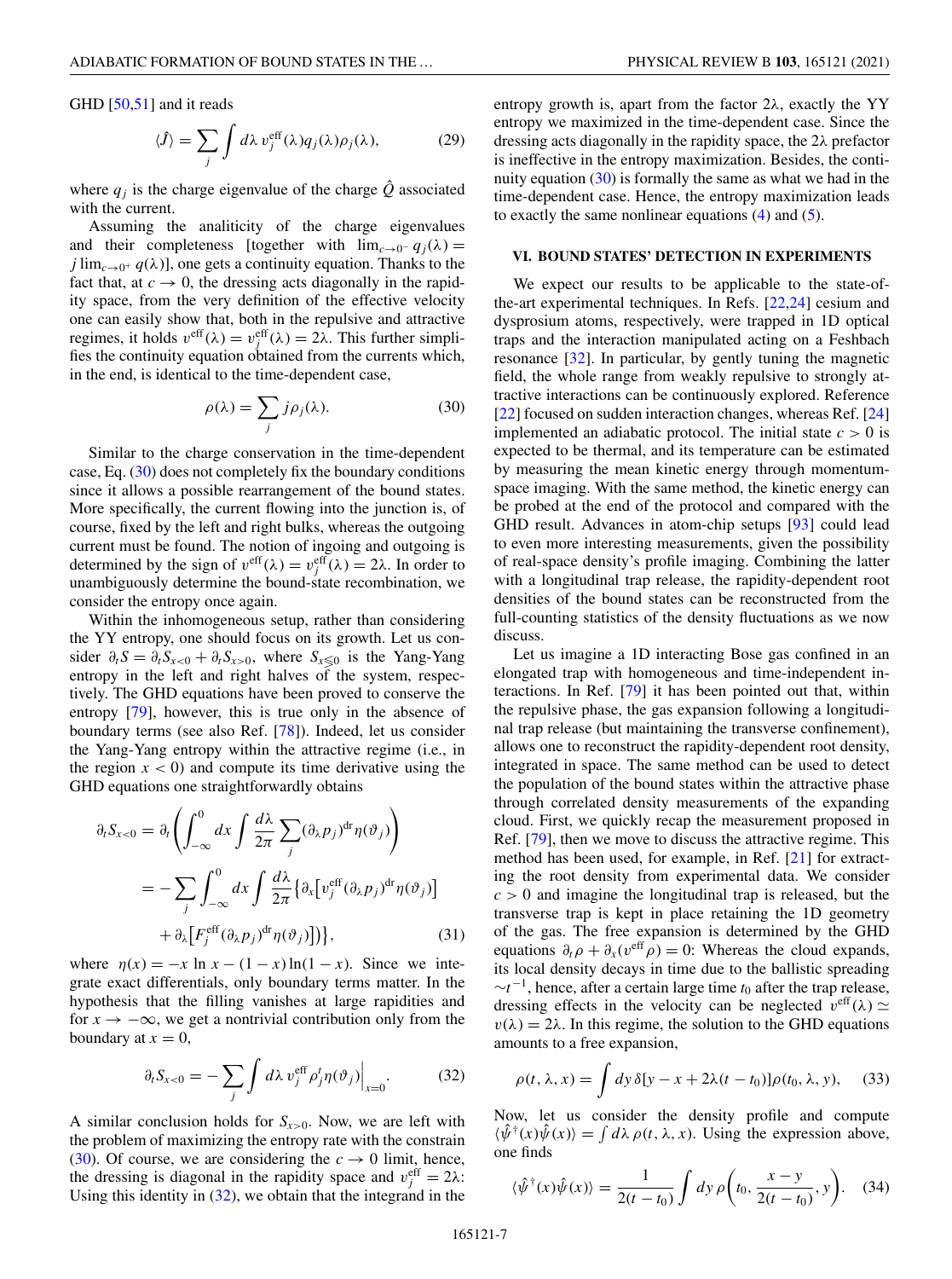We now perform a further approximation and take  $t \gg t_0$ and observe the cloud at positions *x* much larger than the cloud's size at time *<sup>t</sup>*<sup>0</sup> (in terms of adimensional quantities *<sup>x</sup>*−*<sup>y</sup>*  $\frac{x-y}{2(t-t_0)}[\partial_\lambda \rho/\rho]_{\lambda=[(x-y)/2(t-t_0)]} \ll 1$ . Within this approximation, one finds  $\langle \hat{\psi}^{\dagger}(x)\hat{\psi}(x)\rangle = \frac{1}{2t} \int dy \, \rho(t_0, \frac{x}{2t}, y)$ , lastly we note that the GHD equations  $\partial_t \rho + \partial_x (v^{\text{eff}} \rho) = 0$  implies that  $\int dy \rho(t, \lambda, y)$  is conserved during the time evolution, hence, we can replace  $t_0 \rightarrow t$  in the expression for the density profile and finally get

$$
\langle \hat{\psi}^{\dagger}(x)\hat{\psi}(x)\rangle = \frac{1}{2t} \int dy \,\rho\Big(0, \frac{x}{2t}, y\Big). \tag{35}
$$

Hence, measuring the density profile of the expanding cloud, one can measure  $\int dy \rho(0, \lambda, y)$  as a function of the rapidity λ and realize a spectroscopy of the root density.

A similar reasoning can be applied if the gas is in the attractive phase, although measurements of the density profile do not allow to discern among the bound states. Indeed, applying the same reasoning we outlined in the repulsive case, at  $c < 0$ one finds

$$
\langle \hat{\psi}^{\dagger}(x)\hat{\psi}(x)\rangle = \frac{1}{2t}\sum_{j} \int dy \, j\rho_{j}\bigg(0, \frac{x}{2t}, y\bigg). \tag{36}
$$

This single observable cannot distinguish the bound states and further measurements are needed. Physically, bound states are cluster of correlated particles which travel together. Hence, the correlated densities  $O_\ell(x) = [\hat{\psi}^\dagger(x)]^\ell [\hat{\psi}(x)]^\ell$  are the natural candidates to probe the bound states' population. Within the GHD perspective, these observables can be expressed in terms of a functional of the root densities at the same position  $\langle O_\ell(x) \rangle = O_\ell[\rho_\ell(x)]$ . At finite density, such a functional is complicated and, in general, not known. However, we can use the fact that in the large time limit after the trap release, the local density of particles is small and attempts a linear expansion,

$$
\langle O_{\ell}(x) \rangle \simeq \sum_{j} \int d\lambda \, \mathcal{C}_{j}^{\ell}(\lambda) \rho_{j}(t, x, \lambda). \tag{37}
$$

Since the coefficients  $C_j^{\ell}$  describe the low-density limit of the expectation values  $\langle \dot{O}_\ell \rangle$ , they can be explicitly computed in the finite-particle sector. More precisely, let  $|j, \lambda\rangle$  be the bound state of *j* constituents and rapidity λ, with *L* as the system's length,

$$
|j,\lambda\rangle = \sqrt{\frac{|c|^{j-1}}{j!LN_j}} \int d^jx \exp\left(i\frac{\lambda}{j}\sum_{a=1}^j x_a\right) \Phi_j(|c|x_1,\ldots,|c|x_j)\hat{\psi}^\dagger(x_1)\cdots\hat{\psi}^\dagger(x_j)|0\rangle.
$$
 (38)

The wave-function  $\Phi$  is reported in Eq. [\(18\)](#page-5-0). The normalization  $\mathcal{N}_j$  in Eq. (18) can be fixed imposing  $\int_{x_1=0} d^{j-1}x |\Phi_j(x_1,\ldots,x_j)|^2 = 1.$ 

Let us now focus on computing the expectation value of  $O<sub>\ell</sub>(x)$  on this state. Thanks to translational invariance, we can consider  $O_\ell(x=0)$ , and one readily finds

Г

$$
\langle j, \lambda | O_{\ell}(0) | j, \lambda \rangle = \frac{\ell!}{L} {j \choose \ell} \int d^{j-\ell}x |\Phi_j(x_1, \dots, x_{j-\ell}, 0, \dots 0)|^2
$$
\n(39)

for  $j \geq \ell$  and zero otherwise. Comparing the above with Eq. (37) and using that state  $|j, \lambda\rangle$  is represented by a root density  $\rho_{j'}(\lambda') = L^{-1} \delta_{j,j'} \delta(\lambda - \lambda')$ , one can determine the coefficients  $\mathcal{C}_j^{\ell}(\lambda)$ ,

$$
\mathcal{C}_j^{\ell}(\lambda) = \ell! \binom{\ell}{j} \int d^{j-\ell}x |\Phi_j(x_1,\ldots,x_{j-\ell},0,\ldots,0)|^2 \quad (40)
$$

for  $j \geq \ell$  and zero otherwise. Note that due to Galilean invariance,  $C_j^{\ell}(\lambda)$  is actually  $\lambda$  independent. Once these coefficients have been computed, one can analyze the expanding cloud, lastly determining  $\int dx \rho_i(t, \lambda, x)$  as a function of  $\lambda$ .

The computation of  $\mathcal{C}_j^{\ell}$  requires performing a finitedimensional integral in at most  $j$  coordinates of a simple wave-function  $(18)$ . Albeit tedious, this task can be straightforwardly performed, especially in the case where only the first strings are populated and one can truncate the sum  $(37)$ .

The local correlated density  $[\hat{\psi}^{\dagger}(x)]^{\ell}[\hat{\psi}(x)]^{\ell}$  can be difficult to be directly measured in experiment. However, the same strategy can be used on the moments of the particle numbers in an interval. Let us define  $\hat{N}_{\Delta}(x) = \int_{x-\Delta/2}^{x+\Delta/2} dx' \hat{\psi}^{\dagger}(x') \hat{\psi}(x')$ , i.e., the particle number operator in an interval of length  $\Delta$ centered around *x*. In the long time limit after the trap release,

one can write

$$
\langle [\hat{N}_{\Delta}(x)]^{\ell} \rangle = \frac{1}{2t} \sum_{j} \int dy \, \tilde{C}_{j}^{\ell} \rho_{j} \left( 0, \frac{x}{2t}, y \right), \qquad (41)
$$

where the computation of the coefficients  $\tilde{C}_j^{\ell}$  is a trivial generalization of the strategy that led to determine  $\mathcal{C}_j^{\ell}$ .

#### **VII. CONCLUSIONS AND OUTLOOK**

We analytically predict the bound states' formation in the 1D interacting Bose gas undergoing adiabatic interaction changes from the repulsive to the attractive regime. Our exact results are valid in the thermodynamic limit and when correlations are strong and inaccessible to perturbation theory. We considered generic initial thermal states and more generally GGEs: This flexibility allows to greatly control the attractive phase with immediate applications to state preparation. Our findings are experimentally accessible but also provide prospects for further developments in inhomogeneous 1D systems. For example, inhomogeneous spin chains can arguably be studied with similar methods and the consequences of bound states' recombination on transport problem addressed [\[94\]](#page-12-0). The experimental setup of Ref. [\[2\]](#page-10-0) represents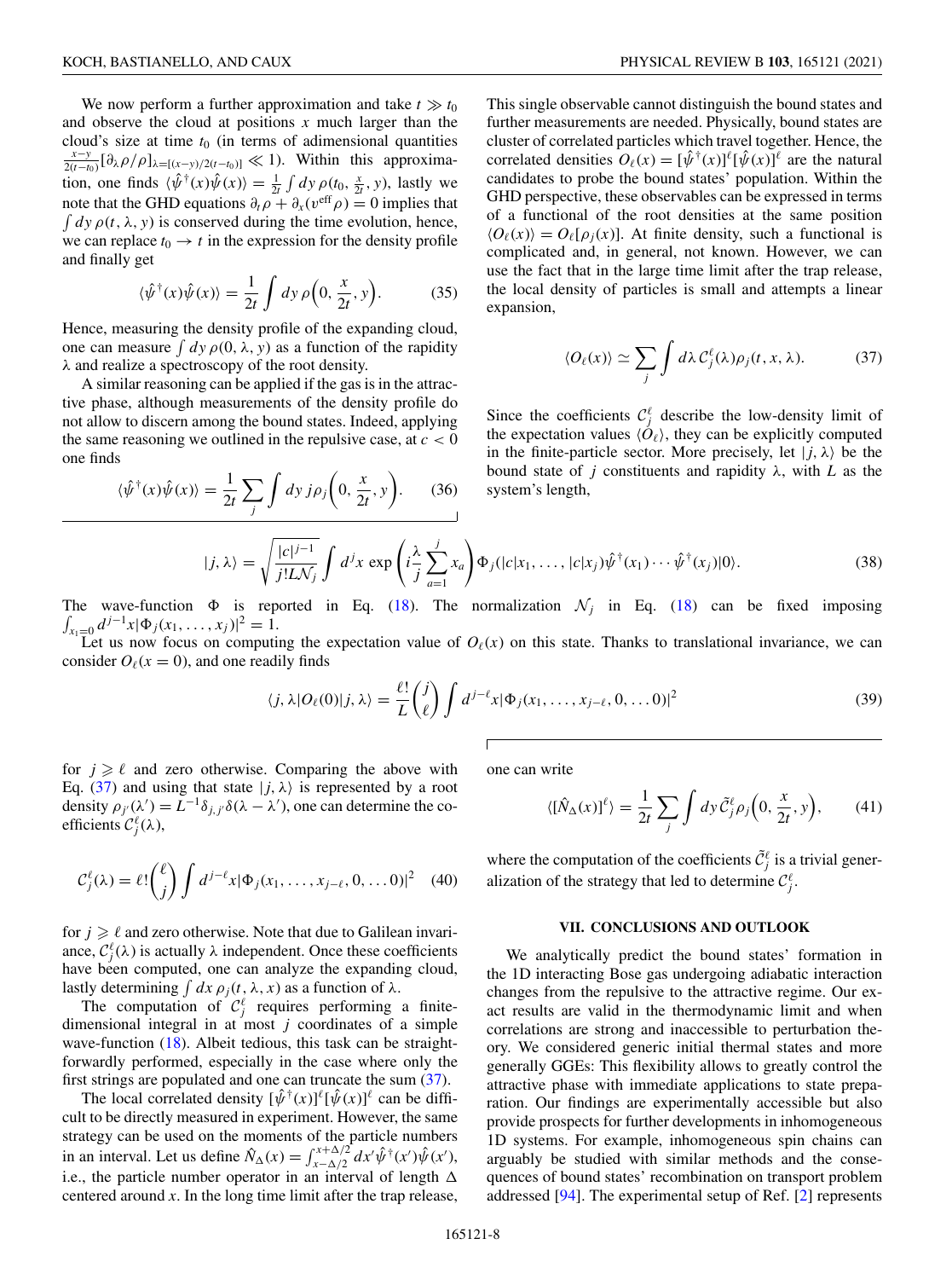<span id="page-9-0"></span>a major theoretical challenge with a cold-atom realization of the famous sine Gordon (SG) model, describing the phase interference between two coupled 1D atom tubes. The intrinsic inhomogeneity induced by the experimental setup causes a smooth space dependence on the SG interaction, which strongly affects the local spectrum of the theory and causes binding and unbinding the topological excitations of the phase. Our findings are a first step towards the solution of this very interesting but difficult problem. Future applications to classical systems are thriving to be addressed as well: In the semiclassical limit, the 1D Bose gas reduces to the 1D nonlinear Schrödinger equation [\[95\]](#page-12-0). This classical correspondence allowed for several numerical benchmarks of predictions dragged from integrability [\[81,82](#page-11-0)[,96,97\]](#page-12-0) and could offer a numerical confirmation of our method.

#### **ACKNOWLEDGMENTS**

We acknowledge support from the European Research Council (ERC) under ERC Advanced Grant No. 743032 DY-NAMINT. We are grateful to A. De Luca, J. De Nardis, and F. H. L. Essler for useful discussions. We are indebted to H.-C. Nägerl and M. Landini for a detailed discussion of the experimental apparatus of Ref. [\[22\]](#page-11-0) and to B. Lev for pointing out Ref. [\[24\]](#page-11-0).

#### **APPENDIX A: NUMERICAL SOLUTION OF THE GHD EQUATION AND OBSERVABLES OF INTEREST**

In this Appendix, we provide additional details concerning the numerical solution of the GHD equations and how the plots in Fig. [2](#page-3-0) have been obtained. For the sake of simplicity, we considered a spatially homogeneous system, but the method is readily generalized to inhomogeneous systems.

We initialize the state in a thermal ensemble at a finite temperature and  $c > 0$ , whose filling function is determined by the following integral equation [\[33\]](#page-11-0),

$$
\varepsilon(\lambda) = \beta[\epsilon(\lambda) - \mu] + \int \frac{d\lambda'}{2\pi} \partial_{\lambda} \theta_1(\lambda - \lambda') \ln(1 + e^{-\varepsilon(\lambda')}).
$$
\n(A1)

Above,  $\mu$  is a chemical potential fixed by the density of particles. This equation as well as the dressing [\(6\)](#page-2-0) are discretized on a finite uniform grid  $\{\lambda_i\}_i$  with a lattice step  $\Delta \lambda$ ,

$$
\varepsilon(\lambda_i) = \beta[\epsilon(\lambda_i) - \mu] + \sum_{i'} \frac{1}{2\pi} [\partial_{\lambda} \theta_1]_{i,i'} \ln(1 + e^{-\varepsilon(\lambda_{i'})}).
$$
\n(A2)

with  $[\partial_{\lambda} \theta_1]_{i,i'}$  as the discretized kernel. One could naively set  $[\partial_{\lambda} \theta_1]_{i,i'} = \Delta \lambda \partial_{\lambda} \theta_1 (\lambda_i - \lambda_{i'}),$  but such a discretization does not work at small  $c$  in view of Eq.  $(8)$ , hence, we rather define

$$
[\partial_{\lambda}\theta_{1}]_{i,i'} = \int_{\lambda_{i'}-\Delta/2}^{\lambda_{i'}+\Delta/2} = d\lambda'\partial_{\lambda}\theta_{1}(\lambda-\lambda')
$$
  
= 2 arctan  $\left[\frac{2(\lambda'-\lambda_{i})}{c}\right]_{\lambda'=\lambda_{i'}-\Delta/2}^{\lambda'=\lambda_{i'}+\Delta/2}$ . (A3)

A similar discretization strategy must be employed for the dressing within the attractive phase and for the force terms [\(4\)](#page-2-0) and  $(5)$ .

The initial state is then evolved with the GHD equations according to the method of characteristics used in Ref. [\[77\]](#page-11-0), which implements the GHD equation as infinitesimal and inhomogeneous translations of the filling function in the phase space. Lastly, once  $c = 0^+$  is reached, the evolution is continued within the attractive phase solving Eq.  $(11)$ .

During the evolution, we mainly focus on two physically motivated observables, namely, the total energy *E* and the correlated density  $g_2 = \langle (\hat{\psi}^{\dagger})^2 \hat{\psi}^2 \rangle / (\langle \hat{\psi}^{\dagger} \hat{\psi} \rangle)^2$ . In terms of the root densities and filling fractions, these observables are

$$
E = \sum_{j} \int d\lambda \,\epsilon_{j}(\lambda)\rho_{j}(\lambda), \quad \langle \hat{\psi}^{\dagger}\hat{\psi} \rangle = \sum_{j} \int d\lambda \, j\rho_{j}(\lambda), \tag{A4}
$$

and [\[41,42\]](#page-11-0)

$$
\langle (\hat{\psi}^{\dagger})^2 \hat{\psi}^2 \rangle = -\sum_{j} \int d\lambda \frac{c}{6} j(j^2 - 1) \rho_j(\lambda)
$$

$$
+ \sum_{j} \int \frac{d\lambda}{\pi} j \lambda \vartheta_j(\lambda) f_j^{\text{dr}}(\lambda). \qquad (A5)
$$

Both observables are reported in the attractive phase, whereas the repulsive one is obtained retaining only the first string  $j = 1$  and, of course,  $c > 0$ .

#### **APPENDIX B: FROM THE OVERLAP TO EQ. (21)**

In this Appendix, we present the detailed calculations that from the overlap  $(20)$  bring one to Eq.  $(21)$ .

The symmetry of the wave-function  $\Phi$  under global translations allows one to integrate the center-of-mass  $N^{-1} \sum_a x_a$ in Eq. [\(20\)](#page-5-0), and the oscillating phases impose the momentum constraint  $\Lambda = N^{-1} \sum_a \lambda_a$ . Importantly, we work at large but finite volume, hence, conservation laws are not enforced through Dirac δ's, but Kronecker δ's and, of course, *L* factors. Rather than aiming for a brute-force computation of the integral, it is more convenient to keep the formal inte-gral representation and plug it directly into Eq. [\(16\)](#page-5-0). The summation over the  $\Lambda$  states is trivially performed since the only nonzero contribution is when  $\Lambda = N^{-1} \sum_a \lambda_a$ . Then, we use the fact that since we are summing over all the rapidities and coordinates, the result is invariant under permutations. Therefore, we can pick a single arrangement of coordinates and rapidities and introduce a prefactor  $(N!)^2$  to keep into account the double summation over the rapidities,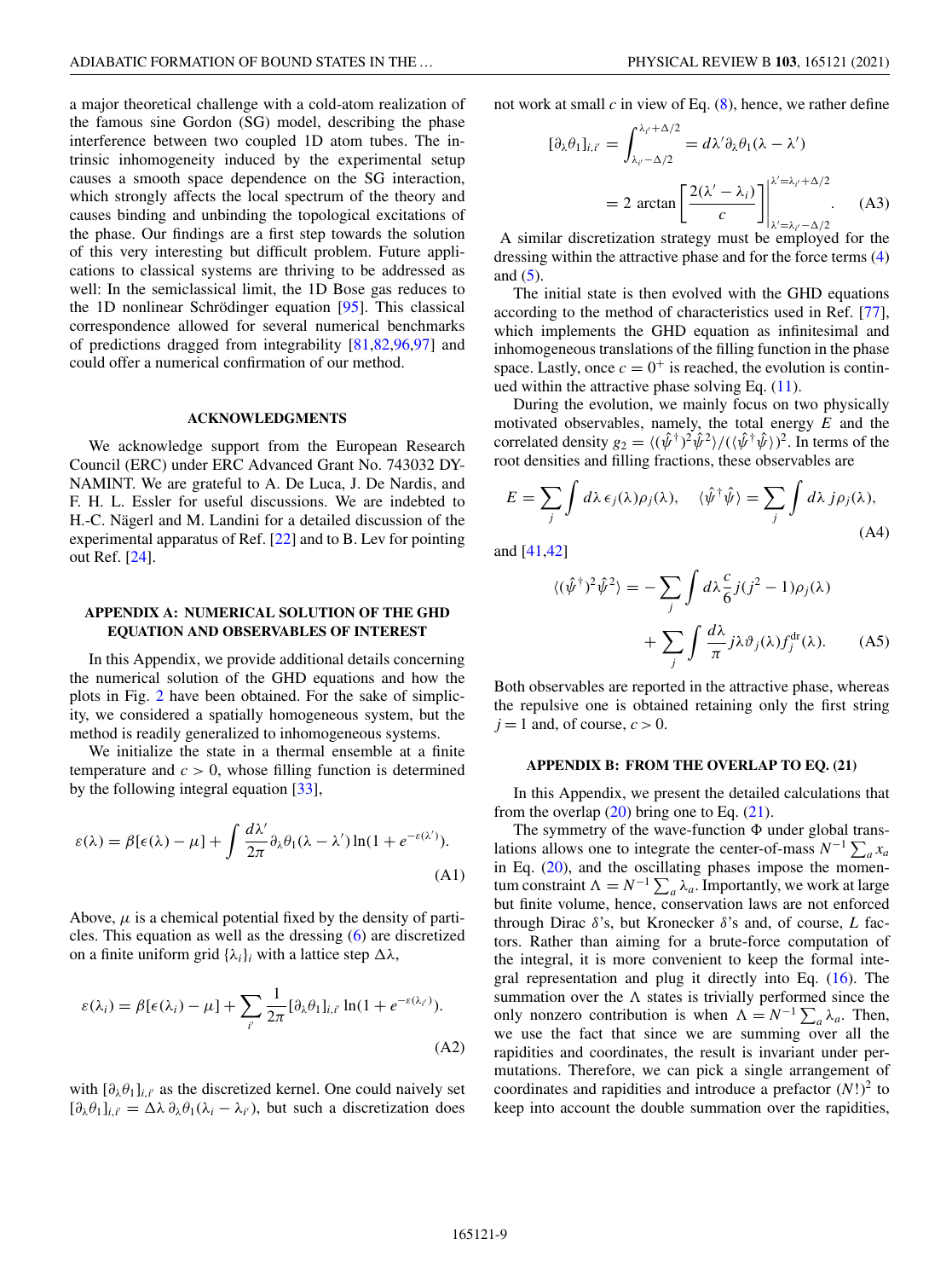<span id="page-10-0"></span>which gives

$$
\bar{P} = \left(\frac{d\lambda L}{2\pi}\right)^{-N} \frac{N!|c|^{N-1}}{L^{N+1}} \sum_{\lambda_i \in [\lambda, \lambda + d\lambda)} \int dN x \int d^N x' \Phi(|c|x_1, \dots, |c|x_N) \Phi(|c|x'_1, \dots, |c|x'_N)
$$
  
 
$$
\times \exp\left[i \sum_a \left(\lambda_a - N^{-1} \sum_{a'} \lambda_{a'}\right) (x_a - x'_a)\right].
$$
 (B1)

Next, we note that the integrand is invariant under translations  $x_a \to x_a$  + const and similarly under translations  $x'_a \to x'_a$  + const, so we get a factor *L* for each of the two translational symmetries and we can fix  $x_1 = x_1' = 0$  in the integrand. Furthermore, we take the thermodynamic limit  $\sum_{\lambda} \to \frac{L}{2\pi} \int d\lambda$  and note that the integrand is invariant under global rapidity shifts  $\lambda_a \to \lambda_a$  + const, hence, it is convenient to change variables as  $\chi_1 = -N^{-1} \sum_a \lambda_a$  and  $\chi_{a>1} = \lambda_a - N^{-1} \sum_a \lambda_a$ . The change in coordinate  $\sum_{a'} \mathcal{M}_{a,a'} \chi_{a'} = \lambda_a$  has a nontrivial Jacobian which must be taken into account when cha  $\mathcal{M}_{a,a'}\chi_{a'}=\lambda_a$  has a nontrivial Jacobian which must be taken into account when changing variables. In particular, det  $\mathcal{M}=\lambda_a$  $\overline{-N^{-1}}$ .

The integrand does not depend on  $\chi_1$ , hence, one can explicitly integrate over  $\chi_1$ , getting a  $d\lambda$  overall factor, i.e., the length of the interval on which we are averaging. Lastly, we change variables rescaling  $y_a = |c|x_a, y'_a = |c|x'_a$ , and  $\mu_a = \chi_a/|c|$ . Note that, since  $\lambda_a$  lived in an interval of width  $d\lambda$ ,  $\mu_a$  belongs on an interval of length  $d\lambda/|c|$ , which diverges with  $|c| \to 0$ . Hence, in the  $|c| \rightarrow 0$  limit one gets

$$
\bar{P} = \left(\frac{d\lambda L}{2\pi}\right)^{-N} \frac{L d\lambda N!}{(2\pi)^N} N \int_{-\infty}^{+\infty} d^{N-1} \mu \int_{-\infty}^{+\infty} d^{N-1} y \int_{-\infty}^{+\infty} d^{N-1} y' \Phi(0, y_2, ..., y_N) \times \Phi(0, y'_2, ..., y'_N) \exp\left(i \sum_{a=2}^N \mu_a (y_a - y'_a)\right).
$$
\n(B2)

Now, we could first integrate in the coordinates  $y_a y'_a$  and then in the the variables  $\mu_a$ . If one proceeds in this way, a decaying function of the  $\mu_a$  variables is found. In terms of the original rapidities  $\lambda_a$ , this means the function decays as  $\lambda_a$ 's are dragged apart from their center of mass on a typical length scale ∼|*c*|. In other words, the function is very peaked in the λ space: This will be used in the forthcoming section. However, for the time being it is better to integrate first in the μ*<sup>a</sup>* coordinates: This results in *N* − 1 Dirac  $\delta$ 's that enforce  $y_a = y'_a$ ,

$$
\bar{P} = \left(\frac{d\lambda L}{2\pi}\right)^{-N} N \frac{L d\lambda N!}{2\pi} \int_{-\infty}^{+\infty} d^{N-1} y \, |\Phi(0, y_2, \dots, y_N)|^2 \,. \tag{B3}
$$

Finally, one notes that  $\int_{-\infty}^{+\infty} d^{N-1}y |\Phi(0, y_2, \dots, y_N)|^2 = 1$  because of the normalization of the bound state wave function. The final simple result is Eq.  $(21)$ .

[1] I. Bloch, Nat. Phys. **1**[, 23 \(2005\).](https://doi.org/10.1038/nphys138)

- [2] M. Gring, M. Kuhnert, T. Langen, T. Kitagawa, B. Rauer, M. Schreitl, I. Mazets, D. A. Smith, E. Demler, and J. Schmiedmayer, Science **337**[, 1318 \(2012\).](https://doi.org/10.1126/science.1224953)
- [3] U. Schneider, L. Hackermüller, J. P. Ronzheimer, S. Will, S. Braun, T. Best, I. Bloch, E. Demler, S. Mandt, D. Rasch, and A. Rosch, Nat. Phys. **8**[, 213 \(2012\).](https://doi.org/10.1038/nphys2205)
- [4] T. Langen, S. Erne, R. Geiger, B. Rauer, T. Schweigler, M. Kuhnert, W. Rohringer, I. E. Mazets, T. Gasenzer, and J. Schmiedmayer, Science **348**[, 207 \(2015\).](https://doi.org/10.1126/science.1257026)
- [5] T. Fukuhara, A. Kantian, M. Endres, M. Cheneau, P. Schauß, S. Hild, D. Bellem, U. Schollwöck, T. Giamarchi, C. Gross, I. Bloch, and S. Kuhr, Nat. Phys. **9**[, 235 \(2013\).](https://doi.org/10.1038/nphys2561)
- [6] P. N. Jepsen, J. Amato-Grill, I. Dimitrova, W. W. Ho, E. Demler, and W. Ketterle, [Nature \(London\)](https://doi.org/10.1038/s41586-020-3033-y) **588**, 403 (2020).
- [7] S. Hild, T. Fukuhara, P. Schauß, J. Zeiher, M. Knap, E. [Demler, I. Bloch, and C. Gross,](https://doi.org/10.1103/PhysRevLett.113.147205) Phys. Rev. Lett. **113**, 147205 (2014).
- [8] T. Fukuhara, P. Schauß, M. Endres, S. Hild, M. Cheneau, I. Bloch, and C. Gross, [Nature \(London\)](https://doi.org/10.1038/nature12541) **502**, 76 (2013).
- [9] E. H. Lieb and W. Liniger, Phys. Rev. **130**[, 1605 \(1963\).](https://doi.org/10.1103/PhysRev.130.1605)
- [10] E. H. Lieb, Phys. Rev. **130**[, 1616 \(1963\).](https://doi.org/10.1103/PhysRev.130.1616)
- [11] J. B. McGuire, [J. Math. Phys.](https://doi.org/10.1063/1.1704156) **5**, 622 (1964).
- [12] M. Olshanii, [Phys. Rev. Lett.](https://doi.org/10.1103/PhysRevLett.81.938) **81**, 938 (1998).
- [13] [I. Bloch, J. Dalibard, and W. Zwerger,](https://doi.org/10.1103/RevModPhys.80.885) Rev. Mod. Phys. **80**, 885 (2008).
- [14] [T. Kinoshita, T. Wenger, and D. S. Weiss,](https://doi.org/10.1126/science.1100700) Science **305**, 1125 (2004).
- [15] [T. Kinoshita, T. Wenger, and D. S. Weiss,](https://doi.org/10.1103/PhysRevLett.95.190406) Phys. Rev. Lett. **95**, 190406 (2005).
- [16] [T. Kinoshita, T. Wenger, and D. S. Weiss,](https://doi.org/10.1038/nature04693) Nature (London) **440**, 900 (2006).
- [17] J. Armijo, T. Jacqmin, K. V. Kheruntsyan, and I. Bouchoule, Phys. Rev. Lett. **105**[, 230402 \(2010\).](https://doi.org/10.1103/PhysRevLett.105.230402)
- [18] A. H. van Amerongen, J. J. P. van Es, P. Wicke, K. V. [Kheruntsyan, and N. J. van Druten,](https://doi.org/10.1103/PhysRevLett.100.090402) Phys. Rev. Lett. **100**, 090402 (2008).
- [19] M. Schemmer, I. Bouchoule, B. Doyon, and J. Dubail, Phys. Rev. Lett. **122**[, 090601 \(2019\).](https://doi.org/10.1103/PhysRevLett.122.090601)
- [20] E. Haller, M. Rabie, M. J. Mark, J. G. Danzl, R. Hart, K. Lauber, [G. Pupillo, and H.-C. Nägerl,](https://doi.org/10.1103/PhysRevLett.107.230404) Phys. Rev. Lett. **107**, 230404 (2011).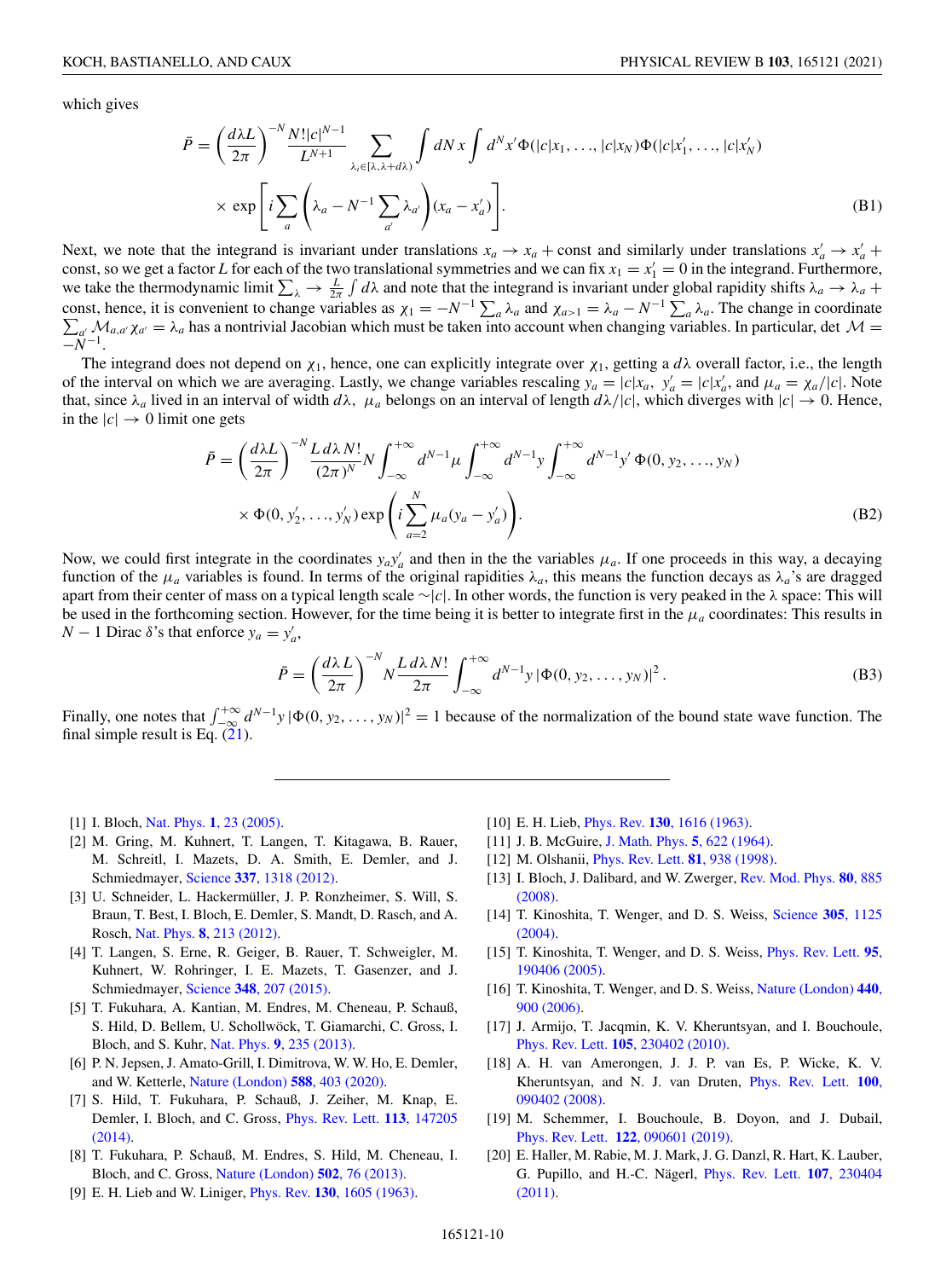- <span id="page-11-0"></span>[21] N. Malvania, Y. Zhang, Y. Le, J. Dubail, M. Rigol, and D. S. Weiss, [arXiv:2009.06651.](http://arxiv.org/abs/arXiv:2009.06651)
- [22] E. Haller, M. Gustavsson, M. J. Mark, J. G. Danzl, R. Hart, G. Pupillo, and H.-C. Nägerl, Science **325**[, 1224 \(2009\).](https://doi.org/10.1126/science.1175850)
- [23] P. Solano, Y. Duan, Y.-T. Chen, A. Rudelis, C. Chin, and V. Vuletic,´ Phys. Rev. Lett. **123**[, 173401 \(2019\).](https://doi.org/10.1103/PhysRevLett.123.173401)
- [24] W. Kao, K.-Y. Li, K.-Y. Lin, S. Gopalakrishnan, and B. L. Lev, Science **371**[, 296 \(2021\).](https://doi.org/10.1126/science.abb4928)
- [25] V. E. Korepin, N. M. Bogoliubov, and A. G. Izergin, *Quantum Inverse Scattering Method and Correlation Functions*, Cambridge Monographs on Mathematical Physics (Cambridge University Press, Cambridge, 1993).
- [26] G. Mussardo, *Statistical Field Theory* (Oxford University Press, New York, 2010).
- [27] A. Polkovnikov, K. Sengupta, A. Silva, and M. Vengalattore, [Rev. Mod. Phys.](https://doi.org/10.1103/RevModPhys.83.863) **83**, 863 (2011).
- [28] [P. Calabrese, F. H. L. Essler, and G. Mussardo,](https://doi.org/10.1088/1742-5468/2016/06/064001) J. Stat. Mech. (2016) 064001.
- [29] B. Bertini, F. Heidrich-Meisner, C. Karrasch, T. Prosen, R. Steinigeweg, and M. Znidaric, [arXiv:2003.03334.](http://arxiv.org/abs/arXiv:2003.03334)
- [30] [M. Rigol, V. Dunjko, V. Yurovsky, and M. Olshanii,](https://doi.org/10.1103/PhysRevLett.98.050405) *Phys. Rev.* Lett. **98**, 050405 (2007).
- [31] S. Inouye, M. R. Andrews, J. Stenger, H.-J. Miesner, D. M. [Stamper-Kurn, and W. Ketterle,](https://doi.org/10.1038/32354) Nature (London) **392**, 151 (1998).
- [32] [T. Bergeman, M. G. Moore, and M. Olshanii,](https://doi.org/10.1103/PhysRevLett.91.163201) *Phys. Rev. Lett.* **91**, 163201 (2003).
- [33] M. Takahashi, *Thermodynamics of One-Dimensional Solvable Models* (Cambridge University Press, Cambridge, 1999).
- [34] P. Calabrese and J.-S. Caux, Phys. Rev. Lett. **98**[, 150403 \(2007\).](https://doi.org/10.1103/PhysRevLett.98.150403)
- [35] P. Calabrese and J.-S. Caux, [J. Stat. Mech. \(2007\) P08032.](https://doi.org/10.1088/1742-5468/2007/08/P08032)
- [36] K. Sakmann, A. I. Streltsov, O. E. Alon, and L. S. Cederbaum, Phys. Rev. A **72**[, 033613 \(2005\).](https://doi.org/10.1103/PhysRevA.72.033613)
- [37] F. Calogero and A. Degasperis, [Phys. Rev. A](https://doi.org/10.1103/PhysRevA.11.265) **11**, 265 (1975).
- [38] [R. Kanamoto, H. Saito, and M. Ueda,](https://doi.org/10.1103/PhysRevA.73.033611) Phys. Rev. A **73**, 033611 (2006).
- [39] G. C. Katsimiga, G. M. Koutentakis, S. I. Mistakidis, P. G. Kevrekidis, and P. Schmelcher, New J. Phys. **19**[, 073004 \(2017\).](https://doi.org/10.1088/1367-2630/aa766b)
- [40] [E. Tempfli, S. Zöllner, and P. Schmelcher,](https://doi.org/10.1088/1367-2630/10/10/103021) New J. Phys. **10**, 103021 (2008).
- [41] [L. Piroli, P. Calabrese, and F. H. L. Essler,](https://doi.org/10.1103/PhysRevLett.116.070408) Phys. Rev. Lett. **116**, 070408 (2016).
- [42] [L. Piroli, P. Calabrese, and F. H. L. Essler,](https://doi.org/10.21468/SciPostPhys.1.1.001) SciPost Phys. **1**, 001 (2016).
- [43] [M. Panfil, J. De Nardis, and J.-S. Caux,](https://doi.org/10.1103/PhysRevLett.110.125302) Phys. Rev. Lett. **110**, 125302 (2013).
- [44] D. Iyer and N. Andrei, Phys. Rev. Lett. **109**[, 115304 \(2012\).](https://doi.org/10.1103/PhysRevLett.109.115304)
- [45] [D. Iyer, H. Guan, and N. Andrei,](https://doi.org/10.1103/PhysRevA.87.053628) Phys. Rev. A **87**, 053628 (2013).
- [46] J. C. Zill, T. M. Wright, K. V. Kheruntsyan, T. Gasenzer, and M. J. Davis, [SciPost Phys.](https://doi.org/10.21468/SciPostPhys.4.2.011) **4**, 011 (2018).
- [47] K. Huang, *Introduction to Statistical Physics* (CRC Press, Boca Raton, FL, 2009).
- [48] R. Saint-Jalm, P. C. M. Castilho, E. Le Cerf, B. Bakkali-Hassani, J.-L. Ville, S. Nascimbene, J. Beugnon, and J. Dalibard, Phys. Rev. X **9**[, 021035 \(2019\).](https://doi.org/10.1103/PhysRevX.9.021035)
- [49] W. J. Kwon, G. Del Pace, R. Panza, M. Inguscio, W. Zwerger, M. Zaccanti, F. Scazza, and G. Roati, Science **369**[, 84 \(2020\).](https://doi.org/10.1126/science.aaz2463)
- [50] [O. A. Castro-Alvaredo, B. Doyon, and T. Yoshimura,](https://doi.org/10.1103/PhysRevX.6.041065) *Phys. Rev.* X **6**, 041065 (2016).
- [51] [B. Bertini, M. Collura, J. De Nardis, and M. Fagotti,](https://doi.org/10.1103/PhysRevLett.117.207201) *Phys. Rev.* Lett. **117**, 207201 (2016).
- [52] [B. Doyon, T. Yoshimura, and J.-S. Caux,](https://doi.org/10.1103/PhysRevLett.120.045301) Phys. Rev. Lett. **120**, 045301 (2018).
- [53] L. Piroli, J. De Nardis, M. Collura, B. Bertini, and M. Fagotti, Phys. Rev. B **96**[, 115124 \(2017\).](https://doi.org/10.1103/PhysRevB.96.115124)
- [54] E. Ilievski and J. De Nardis, Phys. Rev. B **96**[, 081118\(R\) \(2017\).](https://doi.org/10.1103/PhysRevB.96.081118)
- [55] [M. Collura, A. De Luca, and J. Viti,](https://doi.org/10.1103/PhysRevB.97.081111) Phys. Rev. B **97**, 081111(R) (2018).
- [56] J. Myers, M. J. Bhaseen, R. J. Harris, and B. Doyon, [SciPost Phys.](https://doi.org/10.21468/SciPostPhys.8.1.007) **8**, 7 (2020).
- [57] [E. Ilievski and J. De Nardis,](https://doi.org/10.1103/PhysRevLett.119.020602) Phys. Rev. Lett. **119**, 020602 (2017).
- [58] B. Doyon and H. Spohn, [SciPost Phys.](https://doi.org/10.21468/SciPostPhys.3.6.039) **3**, 039 (2017).
- [59] A. Bastianello, B. Doyon, G. Watts, and T. Yoshimura, [SciPost Phys.](https://doi.org/10.21468/SciPostPhys.4.6.045) **4**, 45 (2018).
- [60] B. Doyon and H. Spohn, [J. Stat. Mech. \(2017\) 073210.](https://doi.org/10.1088/1742-5468/aa7abf)
- [61] B. Doyon, J. Math. Phys. **60**[, 073302 \(2019\).](https://doi.org/10.1063/1.5096892)
- [62] [V. B. Bulchandani, X. Cao, and J. E. Moore,](https://doi.org/10.1088/1751-8121/ab2cf0) J. Phys. A: Math. Theor. **52**, 33LT01 (2019).
- [63] [Y. Nozawa and H. Tsunetsugu,](https://doi.org/10.1103/PhysRevB.101.035121) Phys. Rev. B **101**, 035121 (2020).
- [64] [J. De Nardis, D. Bernard, and B. Doyon,](https://doi.org/10.1103/PhysRevLett.121.160603) Phys. Rev. Lett. **121**, 160603 (2018).
- [65] [J. De Nardis, D. Bernard, and B. Doyon,](https://doi.org/10.21468/SciPostPhys.6.4.049) SciPost Phys. **6**, 49 (2019).
- [66] [S. Gopalakrishnan and R. Vasseur,](https://doi.org/10.1103/PhysRevLett.122.127202) Phys. Rev. Lett. **122**, 127202 (2019).
- [67] S. Gopalakrishnan, D. A. Huse, V. Khemani, and R. Vasseur, Phys. Rev. B **98**[, 220303\(R\) \(2018\).](https://doi.org/10.1103/PhysRevB.98.220303)
- [68] [X. Cao, V. B. Bulchandani, and J. E. Moore,](https://doi.org/10.1103/PhysRevLett.120.164101) Phys. Rev. Lett. **120**, 164101 (2018).
- [69] [M. Medenjak, J. D. Nardis, and T. Yoshimura,](https://doi.org/10.21468/SciPostPhys.9.5.075) SciPost Phys. **9**, 75 (2020).
- [70] B. Doyon, [SciPost Phys.](https://doi.org/10.21468/SciPostPhys.5.5.054) **5**, 54 (2018).
- [71] F. S. Møller, G. Perfetto, B. Doyon, and J. Schmiedmayer, [SciPost Phys. Core](https://doi.org/10.21468/SciPostPhysCore.3.2.016) **3**, 16 (2020).
- [72] [P. Ruggiero, P. Calabrese, B. Doyon, and J. Dubail,](https://doi.org/10.1103/PhysRevLett.124.140603) *Phys. Rev.* Lett. **124**, 140603 (2020).
- [73] [B. Bertini, M. Fagotti, L. Piroli, and P. Calabrese,](https://doi.org/10.1088/1751-8121/aad82e) J. Phys. A: Math. Theor. **51**, 39LT01 (2018).
- [74] V. Alba, B. Bertini, and M. Fagotti, [SciPost Phys.](https://doi.org/10.21468/SciPostPhys.7.1.005) **7**, 5 (2019).
- [75] V. Alba and P. Calabrese, [Proc. Natl. Acad. Sci. USA](https://doi.org/10.1073/pnas.1703516114) **114**, 7947 (2017).
- [76] B. Doyon and T. Yoshimura, [SciPost Phys.](https://doi.org/10.21468/SciPostPhys.2.2.014) **2**, 014 (2017).
- [77] [A. Bastianello, V. Alba, and J.-S. Caux,](https://doi.org/10.1103/PhysRevLett.123.130602) Phys. Rev. Lett. **123**, 130602 (2019).
- [78] [A. Bastianello and A. De Luca,](https://doi.org/10.1103/PhysRevLett.122.240606) Phys. Rev. Lett. **122**, 240606 (2019).
- [79] J.-S. Caux, B. Doyon, J. Dubail, R. Konik, and T. Yoshimura, [SciPost Phys.](https://doi.org/10.21468/SciPostPhys.6.6.070) **6**, 70 (2019).
- [80] [A. J. Friedman, S. Gopalakrishnan, and R. Vasseur,](https://doi.org/10.1103/PhysRevB.101.180302) *Phys. Rev.* B **101**, 180302(R) (2020).
- [81] A. Bastianello, A. De Luca, B. Doyon, and J. De Nardis, Phys. Rev. Lett. **125**[, 240604 \(2020\).](https://doi.org/10.1103/PhysRevLett.125.240604)
- [82] [A. Bastianello, J. De Nardis, and A. De Luca,](https://doi.org/10.1103/PhysRevB.102.161110) Phys. Rev. B **102**, 161110(R) (2020).
- [83] F. Møller, C. Li, I. Mazets, H.-P. Stimming, T. Zhou, Z. Zhu, [X. Chen, and J. Schmiedmayer,](https://doi.org/10.1103/PhysRevLett.126.090602) Phys. Rev. Lett. **126**, 090602 (2021).